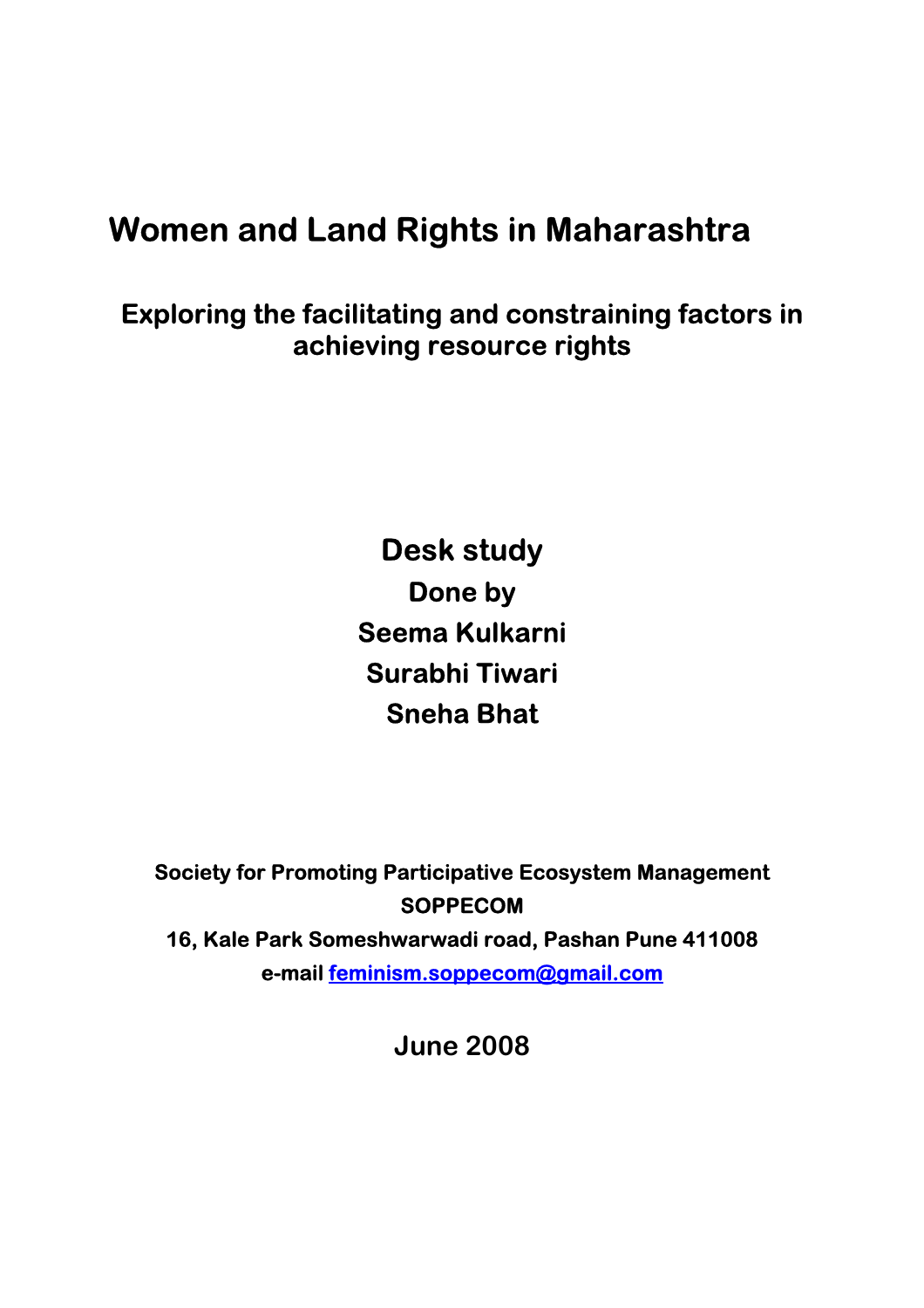## **Acknowledgements**

We are grateful to several of our friends from the women's movement with whom we have had discussions over the years and been in a position to work on this theme.

Firstly we would like to thank Jaya Sagade and Laxmi Paranjape for the time that they spent with us on explaining the legal aspects of property rights. We would also like to thank Nisha Shivurkar for her inputs in the legal understanding.

We would also particularly like to thank Gail Omvedt who has contributed the small section on the Laxmi Mukti campaign led by the Shetkari Sanghatana.

We have benefited from the Western Region workshop organised by IGSS in Pune in April. Feedback of various participants helped us in consolidating the report.

We would particularly like to thank Jasmine Tamboli from SOPPECOM who helped us with a lot of last minute drafting of the report. Others from among the SOPPECOM staff have of course been of help in dealing with the administrative aspects of the report. We look forward to our internal peer review comments before finalizing the report.

Importantly we would like to thank Dorothy D'souza from IGSSS for giving us this opportunity to study such an important theme, which we do hope would get initiated into a campaign. We also thank Anjali Londhe and Leesha Manju from IGSSS for the continued support and patience.

We do look forward to fruitful discussions in the regional meeting, which would help us firm up the study and move towards the future.

Seema Kulkarni Surabhi Tiwari Sneha Bhat

June 2008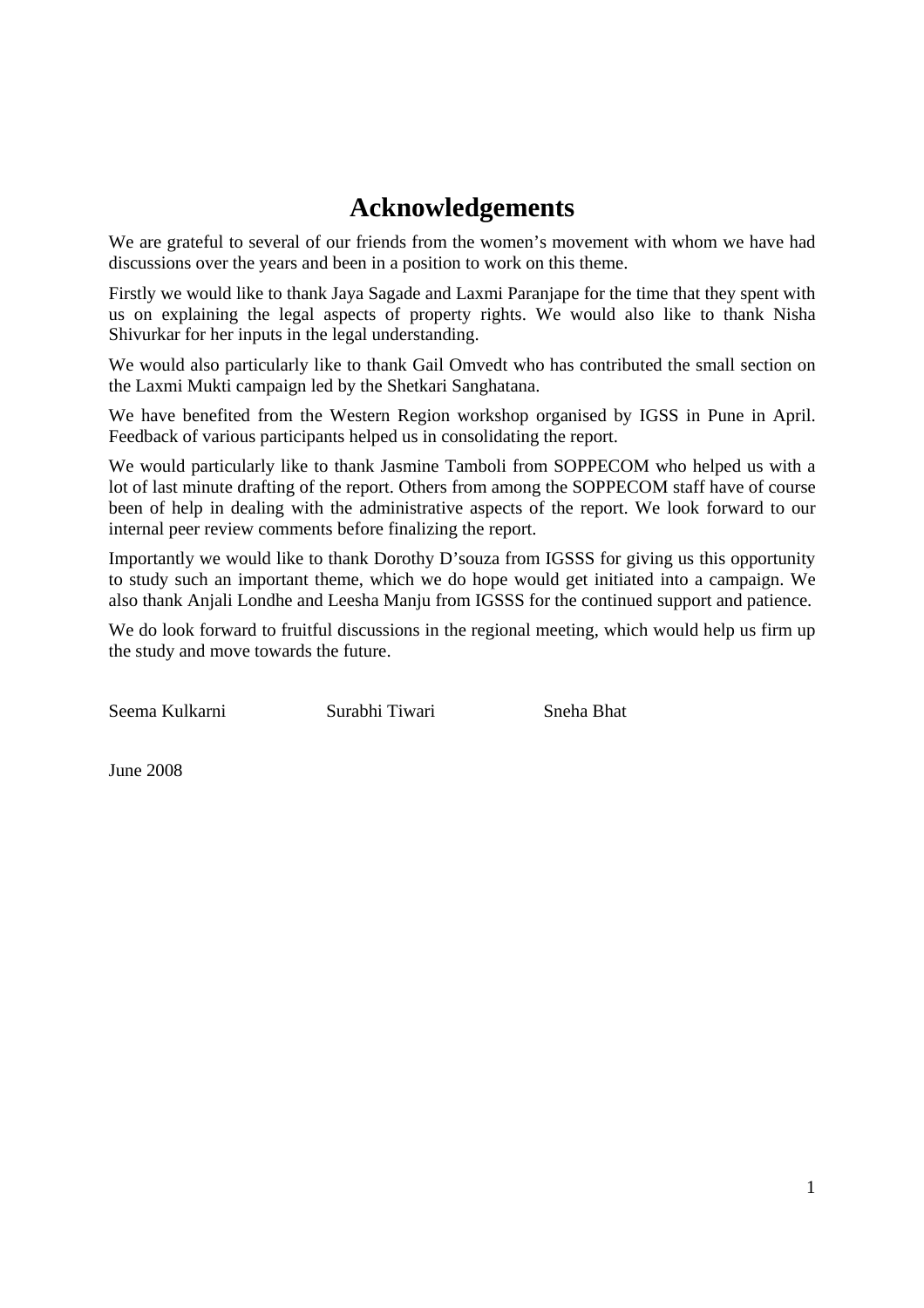## **Contents**

| The Hindu Succession (Amendment) Act 1994 (HSA) and other land legislations 24 |  |
|--------------------------------------------------------------------------------|--|
|                                                                                |  |
|                                                                                |  |
|                                                                                |  |
|                                                                                |  |
|                                                                                |  |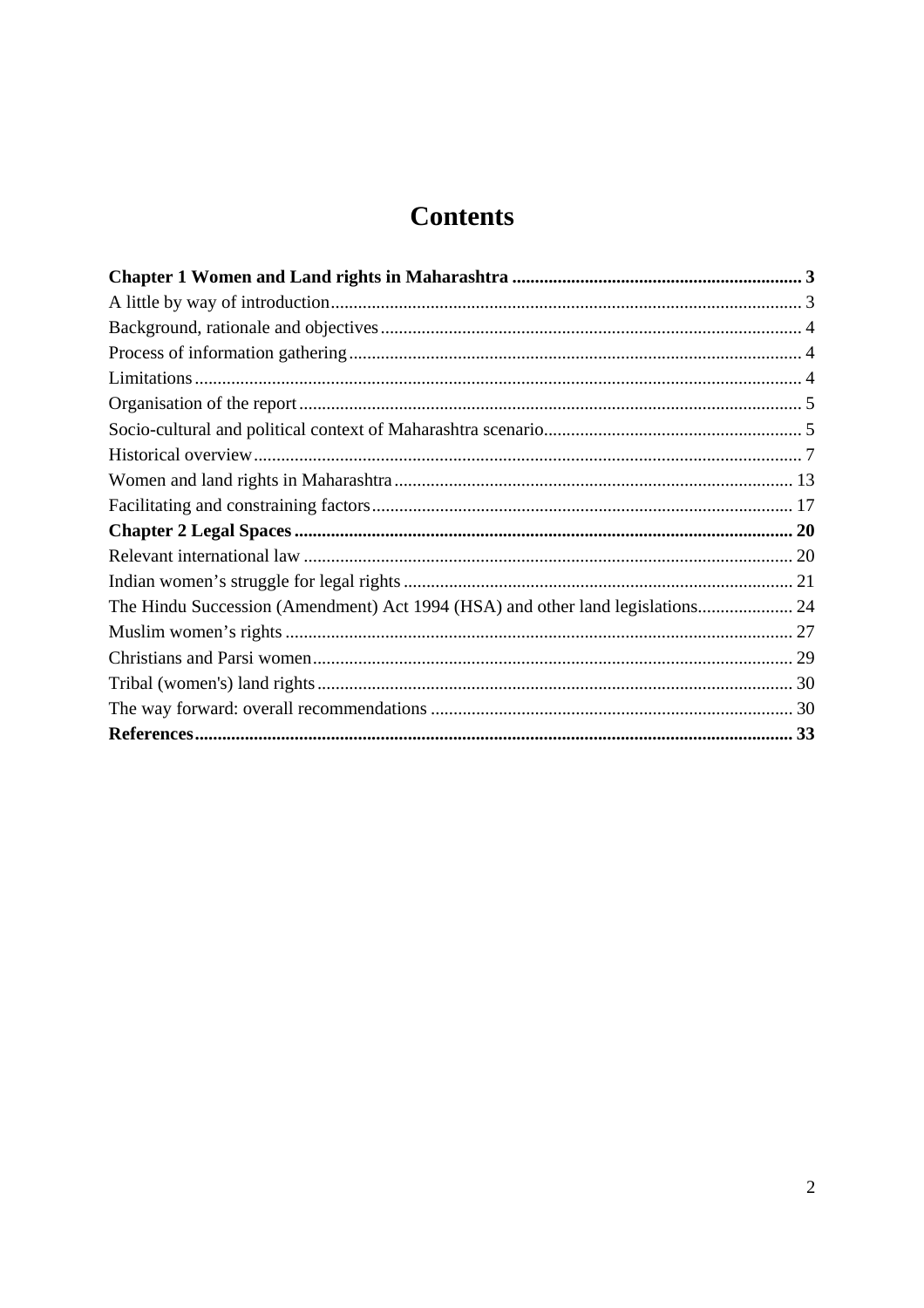# **Chapter 1 Women and Land rights in Maharashtra**

## **A little by way of introduction**

-

Society for Promoting Participative Ecosystem Management, SOPPECOM for short, is a support organisation with long standing experience of work in the area of natural resource management. The organization has primarily worked on the question of water- access, rights, equitable distribution and rational and sustainable use.

None of us who are involved in the present desk study are lawyers but for our own understanding have had a detailed discussion with Dr, Jaya Sagade and Lakshmi Paranjape of the ILS College, Pune. SOPPECOM is a mix of people coming from both technical backgrounds as well as social science backgrounds. It is also a mix of people who have worked or have been closely associated for several years with social movements working within a framework of class, caste and gender equity. It is from this location that we feel qualified to comment on such an important theme of women and land rights. Some of us have been closely associated with the women's movement and have been actively involved in asserting housing land rights of single and deserted women who we now refer to as the *Ektya Vanchit<sup>1</sup>*. These struggles are pointers to the innumerable dimensions of the problem and the levels at which we need to wage the struggle. Success in these struggles also provides us lessons for leading the campaigns in future.

This multilocational background also forces us to look 'beyond land alone' approach. In our report therefore while we do take stock of rights over material assets of land, water, credit and skills, we have also looked at the procedural aspects of rule making and allocation of resources where institutions come in. This is because the question of women and land rights needs to be understood in all its dimensions, if a campaign has to be successful. This involves a deeper theoretical analysis of the legal spaces which perhaps needs more time and expertise as we need to see the implications of different laws which impinge upon the personal laws. While doing this desk study we realised that the question is not merely of social and cultural constraints or legal and administrative constraints but a combination of all these and often one shaping the other.

This perhaps would mean that we look at the question beyond ownership of land to access and management as collectives or as individuals.

With this modest understanding we approach the problem of women and land rights, basically drawing on our discussions with lawyers, friends from the women's movements, documents very graciously provided by IGSSS and our very own experiences as feminist researchers and activists.

<sup>&</sup>lt;sup>1</sup> Ektya vanchit is a broader and more inclusive category that includes, unmarried,, divorced, deserted, and widowed women,, sex workers and those women with different sexual preferences. This term was coined recently in a workshop in Pune hosted by several women's organisations in Maharashtra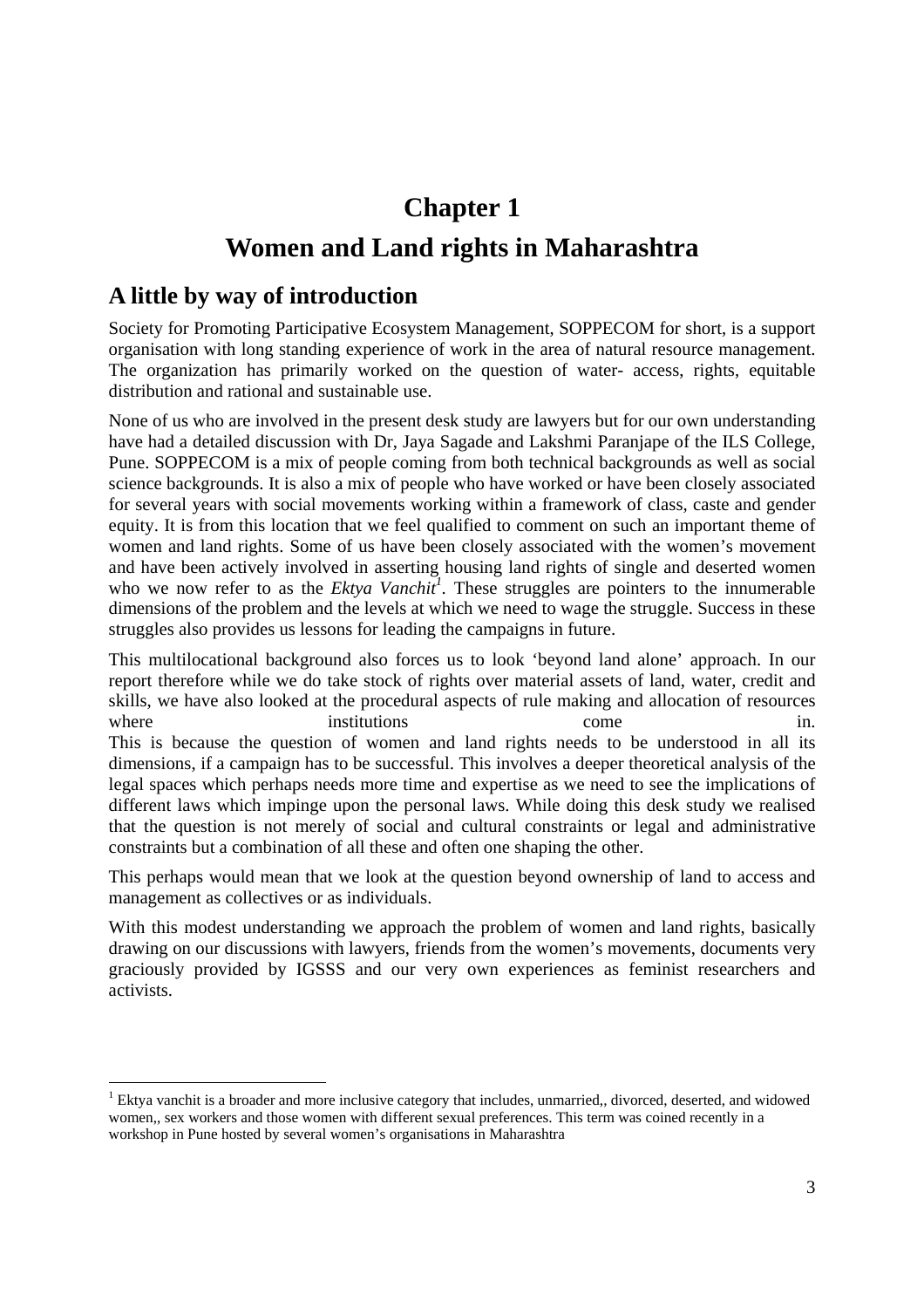We do hope that some of the issues raised in the report would be relevant for chalking out our broader campaigns and more importantly, the intense preparatory work in terms of studies and strategies that need to go in before a campaign is formally launched.

## **Background, rationale and objectives**

The study took off with a request from the IGSSS, Pune office to try and understand the women and land rights question in the state of Maharashtra. It is located in the broader initiative that IGSSS hopes to launch at the national level in the context of women and land rights.

This study is therefore aimed at understanding the possibilities of initiating a state level campaign on women and land rights question. To do so it would be important to understand both the legal and the social spaces that women have access to before launching a grassroot movement or campaign. The study therefore set out with the specific objective to explore these spaces, the constraints and the facilitating factors.

In our initial meeting with the IGSSS we had stated our broader position on land rights in general and specifically in the context of women, whereby our thrust would be more on a need for a basket of rights which include access to water, knowledge, credit and institutions. We strongly advocate for this broader view because in terms of daily experiences and activities, and when it comes to real empowerment just catering to one right may not change much in real terms for a lot of women. As we will see later on all these rights and access to these different resources are tied to each other. And in the absence of one or the other the rest of them stand nullified. We had also indicated that it might be critical at this juncture when land ownership is fast receding, to look at alternate approaches to ownership such as access and control over land either as individuals or collectives. Hence even the notion of empowering with rights needs to be reconsidered and approached with alternative models- all this to make empowerment and rights truly accessible and meaningful.

## **Process of information gathering**

Since this study spanned over a short time period, it had to be more of a desk study with a few inputs from some of our friends from the women's movement and from the legal background. Our main sources of information were the discussions which we had with Jaya Sagade and Laxmi Paranjape, with women's movement activists; our own studies done in the past on the question of single and deserted women and their access to land and other productive resources; direct learnings from struggles of deserted women in demanding right to land; importantly of course reading of the material shared by the IGSSS of studies done in the State of Gujarat and a few documents of the Consult for Land rights.

## **Limitations**

In the following pages we would see the limitations we confronted while undertaking this study in details a small preface to the same is well in place. Though the canvas is very wide and through our discussions with legal experts and with a few women activists we realized that a short one month desk study cannot really capture all the dimensions of this question and we need a longer period to research into the question alongside of the launch of the campaign. Secondly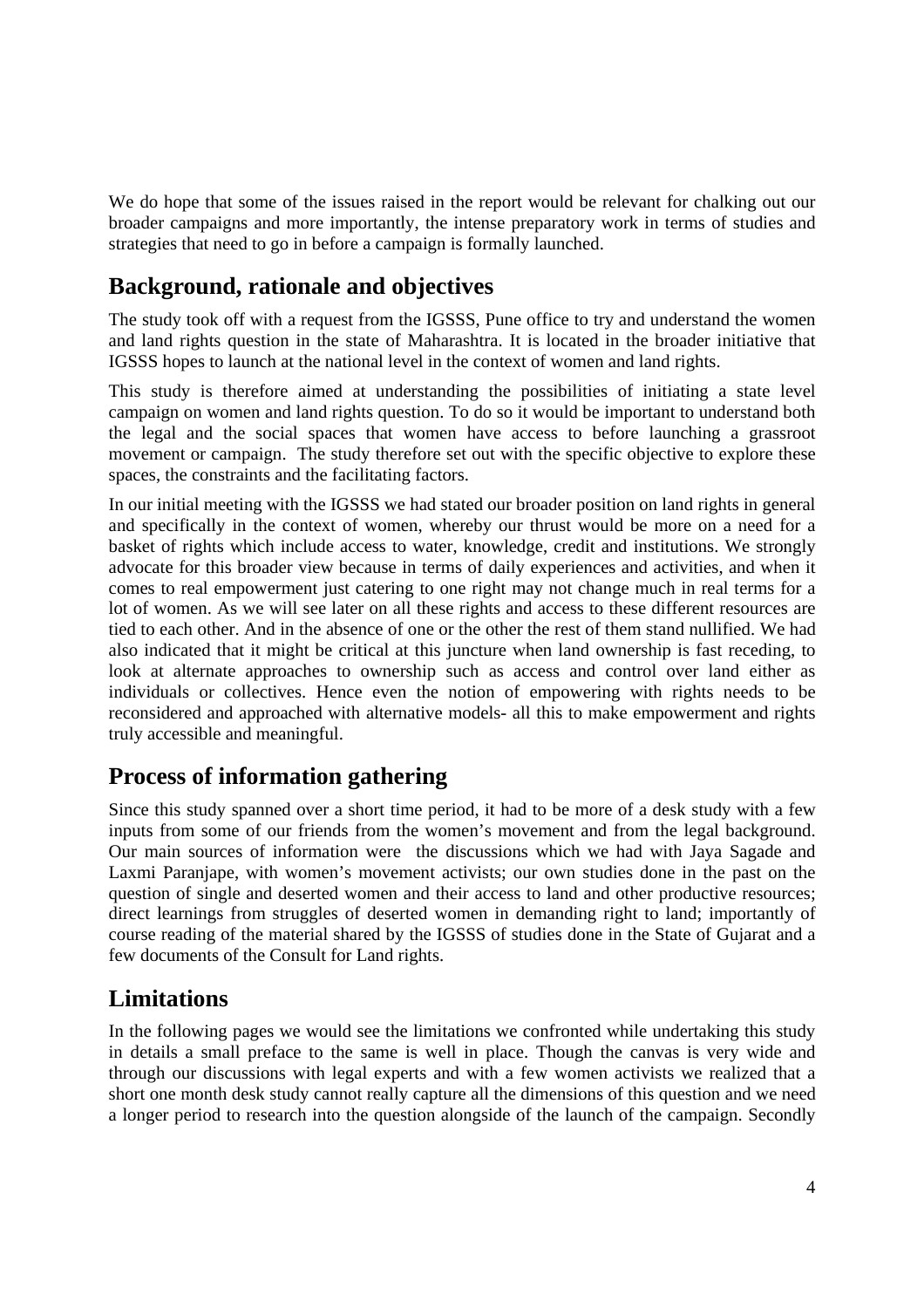even though some state level work has been done we still have very little literature by way of analysis on the question of women's land rights. Even in terms of land and agrarian movement and the role of women therein is the scope for a very few researches and researchers. Leaving much to be said and thus also making this study an essential effort to fulfill this lacuna.

Given these limitations therefore we have set out with very primary and modest goals where we have tried to highlight some of the broad areas which need to be addressed for a successful launch of a campaign. These include the kind of studies that need to be done, the kind of strategies that need to be taken up and the role of different kinds of organization in such a campaign. While simultaneously using and analyzing the available literature in the field.

## **Organisation of the report**

The report is organised into three chapters, the first chapter which is the present one discusses the objectives, rationale and the methodology of the study, the socio-cultural context and the spaces that are present for women to assert their rights over land and other resources. Here we primarily discuss the overall social, political and cultural scenario of the State and importantly how fertile a ground it is for launching a struggle such as this. The second chapter focuses on the legal spaces and constraints around land rights with a section on specific recommendations for legal amendments. The third chapter is the final chapter which gives a set of overall recommendations for the campaign to take off in the state of Maharashtra. In this same chapter we have a section on the support groups comprising of women's organizations, academics, lawyers, individuals and other human rights organisations which would help in the launch of this struggle.

## **Socio-cultural and political context of Maharashtra scenario**

Maharashtra is considered as one of the most prosperous states of the country with one of the highest per capita incomes. Despite these statistics, the state has 25% of its population below poverty line (Planning commission- 1999-2000*).* It has a sex ratio of 922. The recent NSSO data shows that 11% of the households are headed by females. Census data also shows an increasing numbers of widows with little or no access to any resources and yet large burdens to carry.

If we look at the macro data of the state with reference to land holding we see a fairly bleak picture. For instance, the  $48<sup>th</sup>$  and  $59<sup>th</sup>$  round of NSSO shows for Maharashtra that the proportion of households that do not own any land including homestead plots is 17.66%. If we consider households without any operational holdings or agricultural lands it is about 44.7% and 38.2% of the households fall in the category of non ownership of agricultural land and non cultivation of homestead land (Rawal, 2008).

The table below is indicative of a decline in the operational land holdings of the households. The data is on a time series basis from the 1970's to mid 1990s. It shows that landholdings in the class below 0.5ha are increasing and there is a steady decline in holdings in the category above 3ha. The average land holding too is seeing a steady decline from 4ha in the 70's to 1.8ha in the 90's. This is indicative of fragmentation of land. We also see that the in the higher up categories the number of households are going down but there is a subsequent rise in the average land holding of a household thereby indicating concentration of large landholdings in the hands of a few.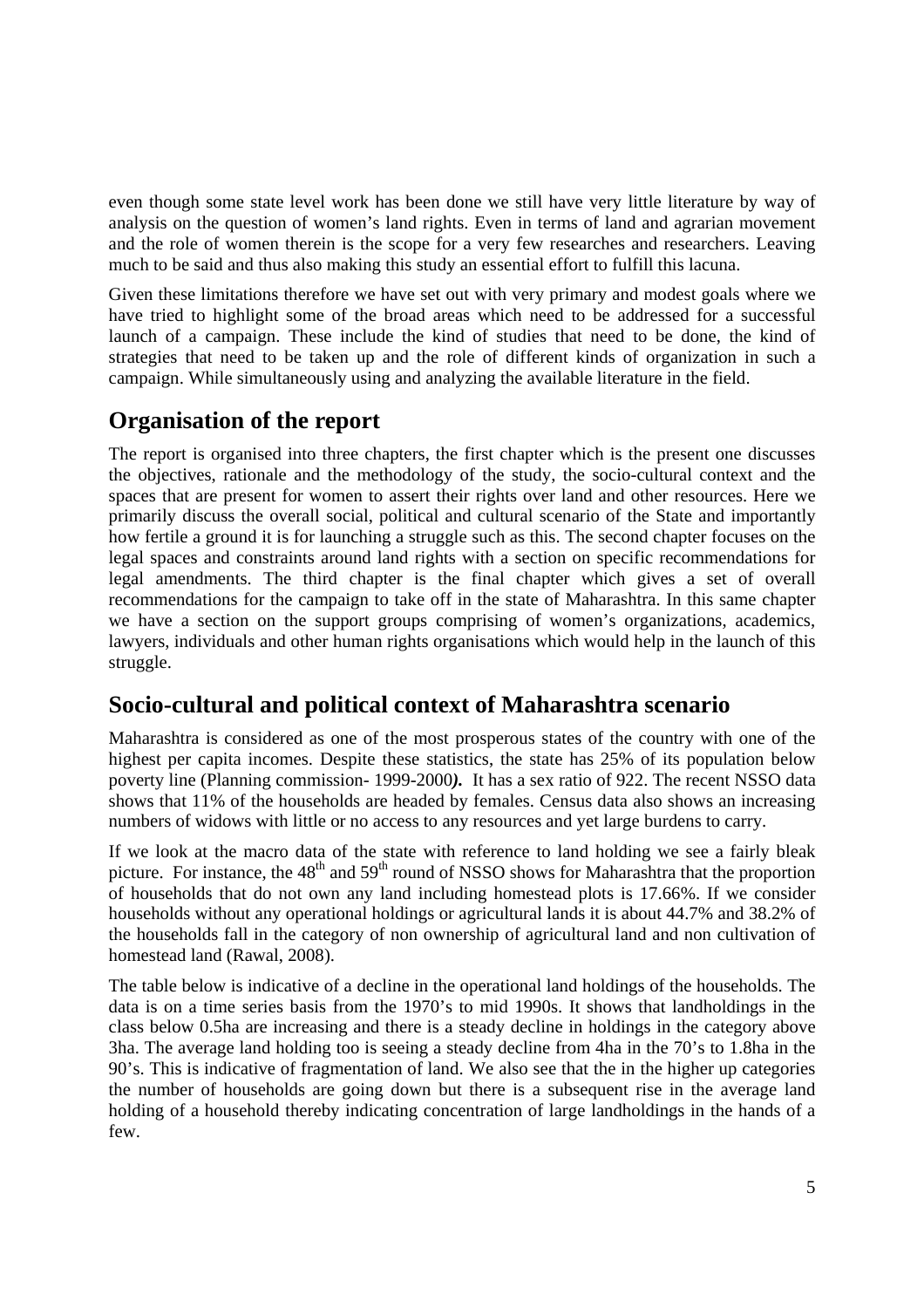| <b>Size</b><br>class<br>(ha) |        | Number of operational holdings in<br>hundred |        |          | Area of operational holding (hundred ha) |          |          |          |       | Average size of holdings (ha) |       |       |
|------------------------------|--------|----------------------------------------------|--------|----------|------------------------------------------|----------|----------|----------|-------|-------------------------------|-------|-------|
|                              | 1970-  | 1980-                                        | 1990-  | 1995-96  | 1970-71                                  | 1980-81  | 1990-91  | 1995-96  | 1970- | 1980-                         | 1990- | 1995  |
|                              | 71     | 81                                           | 91     |          |                                          |          |          |          | 71    | 81                            | 91    | -96   |
| <b>Below</b><br>0.5          | 6,834  | 9,914                                        | 16,672 | 22,409   | 1,634                                    | 2,630    | 4,119    | 5,746    | 0.24  | 0.27                          | 0.25  | 0.26  |
| $0.5 - 1.0$                  | 5,585  | 9,345                                        | 16,075 | 20,252   | 4,142                                    | 7,103    | 12,057   | 15,120   | 0.74  | 0.76                          | 0.75  | 0.75  |
| $1.0 - 2.0$                  | 8,783  | 15,409                                       | 27,276 | 31,755   | 12,842                                   | 23,337   | 39,833   | 46,059   | 1.46  | 1.51                          | 1.46  | 1.45  |
| $2.0 - 3.0$                  | 6,266  | 10,275                                       | 13,969 | 14,745   | 15,386                                   | 25,363   | 33,689   | 35,420   | 2.46  | 2.47                          | 2.41  | 2.40  |
| $3.0 - 4.0$                  | 4,606  | 6,583                                        | 7,289  | 6,774    | 15,920                                   | 22,815   | 25,108   | 23,303   | 3.46  | 3.47                          | 3.44  | 3.44  |
| $4.0 - 5.0$                  | 3,576  | 4,601                                        | 4,469  | 3,874    | 15,961                                   | 20,556   | 19,864   | 17,210   | 4.46  | 4.47                          | 4.44  | 4.44  |
| $5.0 -$<br>10.0              | 8,715  | 9,316                                        | 7,241  | 5,558    | 61,213                                   | 63,937   | 48,700   | 37,150   | 7.02  | 6.86                          | 6.73  | 6.68  |
| $10-20$                      | 4,180  | 2,819                                        | 1,530  | 1,029    | 56,302                                   | 37,213   | 19,749   | 13,514   | 13.47 | 13.20                         | 12.91 | 13.13 |
| 20 and<br>above              | 961    | 363                                          | 176    | 132      | 28,394                                   | 10,662   | 6,129    | 5,274    | 29.55 | 29.37                         | 34.82 | 39.95 |
| Total                        | 49,506 | 68,625                                       | 94,697 | 1,06,528 | 2,11,794                                 | 2,13,616 | 2,09,248 | 1,98,796 | 4.28  | 3.11                          | 2.21  | 1.87  |

**Table 1: Total number, area and average size of operational holdings in Maharashtra according to agricultural censuses** 

#### **Source***:* **Commissionerate of Agriculture, Maharashtra State, Pune**

To understand the present land use pattern in Maharashtra see Annexure 1 Table A. This indicates the shifts in land use since the mid eighties to the present. One of the features that we need to note here is that the current fallows and other fallows show a gradual increase but there is a decline in forest areas. If we look at data on net area sown we see a decline from the 80's to now. It used to be about 183,000 ha and the 2006-07 survey shows this figure close to 175,000 ha, a difference of 8000ha. Land under non-agricultural use is also going up rapidly thereby indicating lower availability of land for agricultural use. This is indicative of urbanization and industrialization often to be interpreted as land of the poor going into the hands of the urban and peri-urban rich.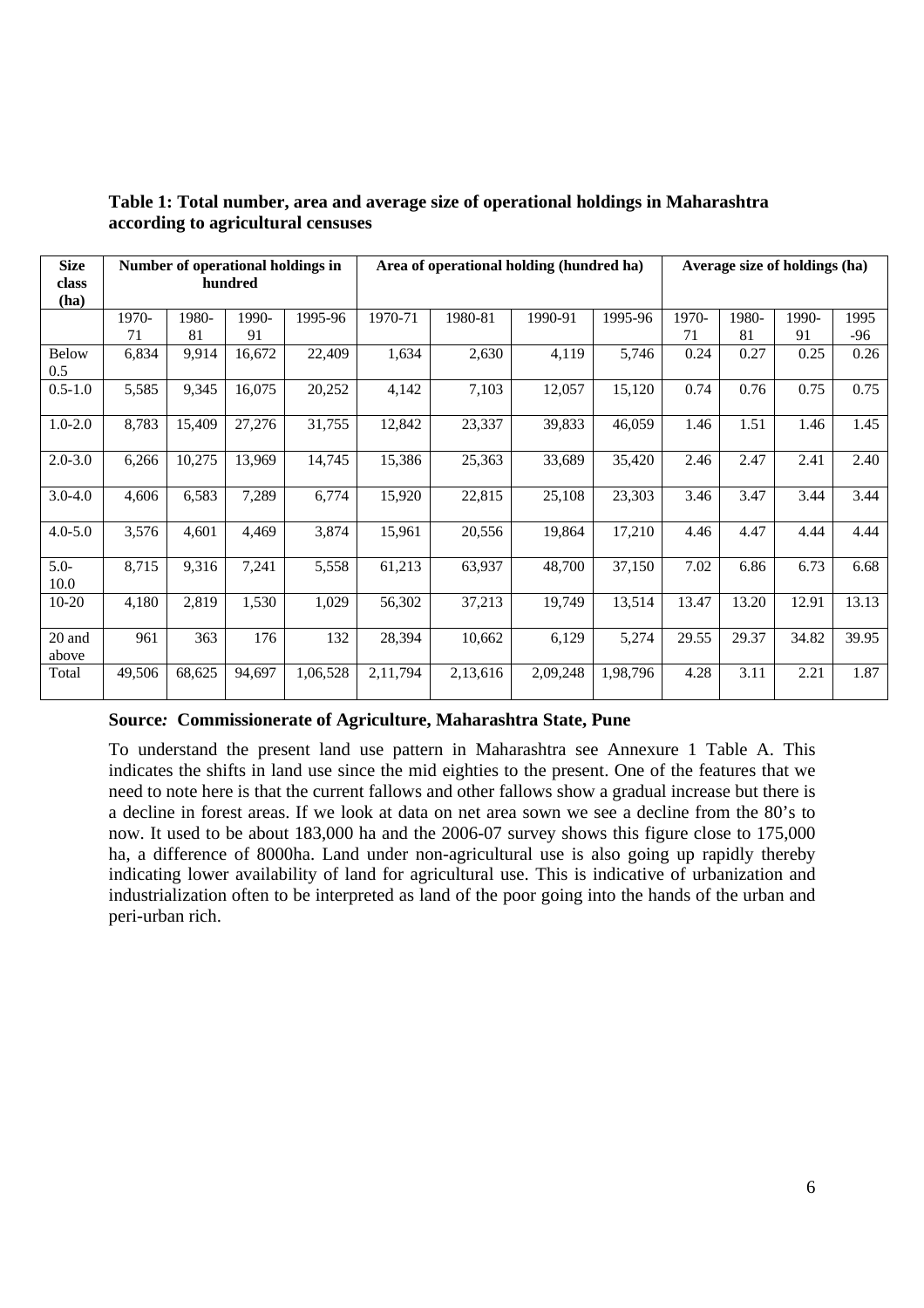|              | Maharashtra |       |         |        |        | India   |          |
|--------------|-------------|-------|---------|--------|--------|---------|----------|
| Workers      |             | Males | Females | Total  | Males  | Females | Total    |
| Cultivator   | Main        | 6,181 | 4,001   | 10,182 | 78,259 | 25,367  | 1,03,626 |
|              | Marginal    | 500   | 1,132   | 1,632  | 7,158  | 16,529  | 23,687   |
|              | Total       | 6,681 | 5,133   | 11,813 | 85.416 | 41,896  | 1,27,313 |
| Agricultural | Main        | 3,942 | 3,700   | 7,641  | 41119  | 22,378  | 63,497   |
| labourer     | Marginal    | 982   | 2192    | 3174   | 16.210 | 27,068  | 43,278   |
|              | Total       | 4,924 | 5,891   | 10,815 | 57,329 | 49,446  | 1,06,775 |

**Table 2: Economic classification of workers as per Census 2001** 

**Source**- i) Registrar General and Census Commissioner, Government of India, New Delhi

ii) Director of Census Operations, Maharashtra, Mumbai

Table 2 shows the economic classification of workers and here we can compare the percentage of women cultivators to men. Of the total number of Main cultivators in Maharashtra 39% are women and 61% are men. Assuming that some of the cultivator women may also be owners of that land we still have a very small percentage of women land owners. At the India level this figure goes down to 24%.

If we look at the agricultural labourers though we find that the picture is different.

#### **Historical overview**

In this section we take a quick overview of the land rights movement in the state of Maharashtra. To contextualize this history let us take a stock of what happened at the national level. If we look at our first five year plan we see that the ambience was generally in favour of land reforms. This of course had its roots in the peasant uprisings in pre-independence India, notably in the Telengana region of Andhra Pradesh and the Tebhaga region of West Bengal. An important change as a result of these peasant movements was the abolition of the zamindari system through an Act. However from the 1960's onwards land reforms were almost completely wiped out from India's development agenda. With the food crisis of the 1960's the entire focus of the nation was on the green revolution package which was introduced to overcome the crisis. This led to rural unrest in different parts of the country. From then on the land reform movements have only picked up in certain areas, but it has been largely abandoned by the Government from its rural development agenda.

From the historical perspective most women narratives and their role in peasant movements is culled from the wider discourse on peasant movements in India. Now the term peasant or agrarian movement as a blanket term refers to all kinds of collective attempts of different strata of the peasantry to either change the system which, they felt, was exploitative, or to seek redress for particular grievances without necessarily aiming at overthrowing the system. These terms therefore refer to all kinds of resistance movements, violent or non-violent, organized or spasmodic, pre-political or political (Dhanagare, 1983).

The *Tebhaga* movement in Bengal in the mid forties was a struggle by sharecroppers to retain a two thirds share of the produce for themselves and thereby reduce the rent they paid to *jotedars*class of rich farmers who held superior rights in land-from one-half to one-third of their produce.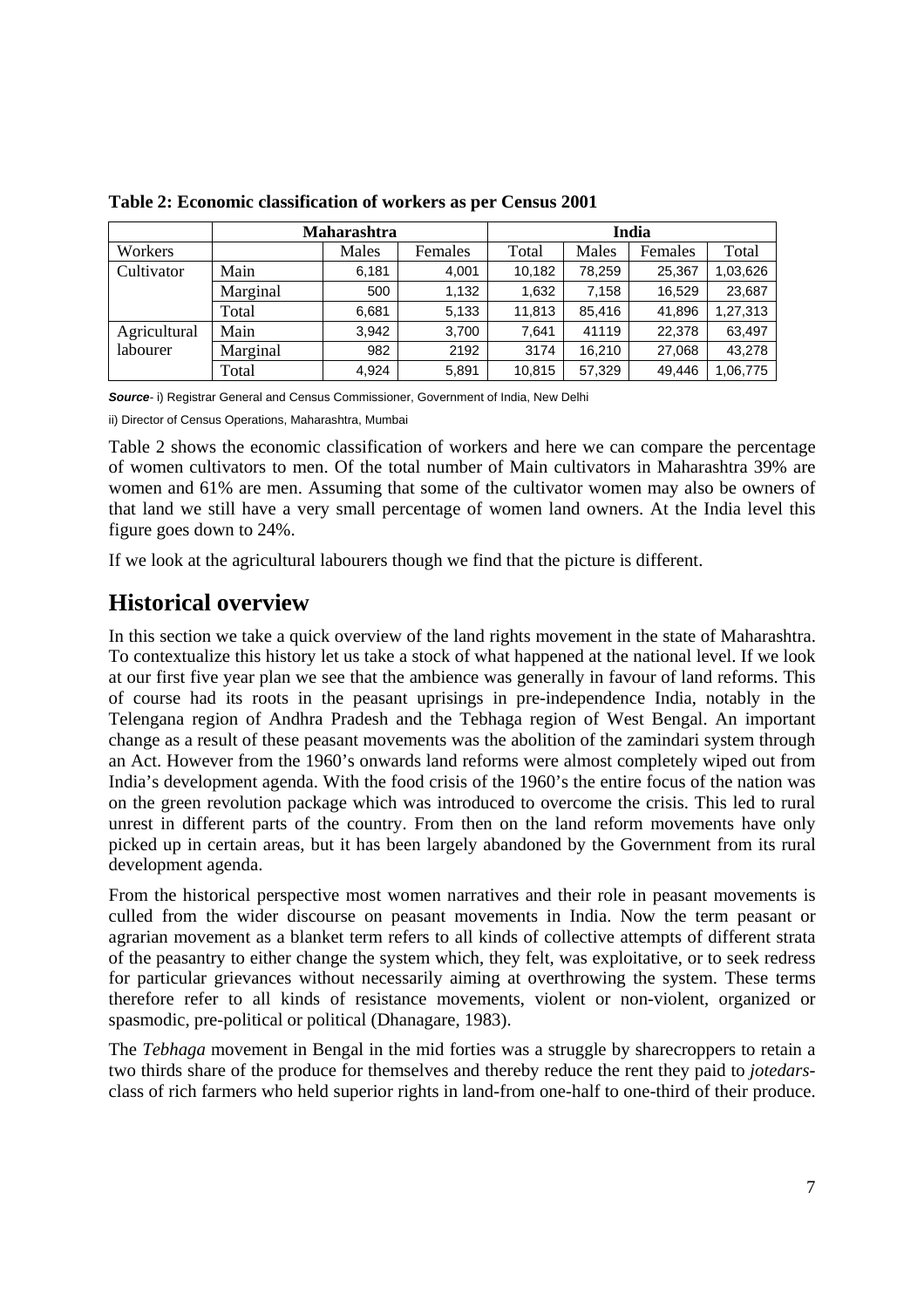The movement was launched at a crucial juncture on the eve of India's independence and partition of the subcontinents.

The aim of recalling these examples are twofold: one to trace the historical traces of land rights movements in India through some landmark cases and secondly identify the key elements therein and of the research on these cases. This will help us to build our own strategies while sensitizing us to the common pitfalls and positive contributions of these cases. In sociology and also in the rest of the social science discourse there is a well-entrenched tradition of analyzing sociopolitical-movements- including peasant movements-in a 'class' framework rooted in Marxism. A general question that is often raised concerns the role of different agrarian classes play in peasant resistance and revolts. The fact that Marxism has been a dominant ideology in much of the social sciences practiced in India and the world over has meant that class consciousness has dominated other kinds of consciousness on the part of researchers and writers. Like for instance when Teodor Shanin drew the characteristics of the peasantry where he outlined the following: "relationship to land and relative stability of the peasant household:, "family farm as a production-consumption unit" " use of family labour (mainly)", etc—this was still seen and read in terms of the description of a certain class. The repeated usage of family resources and labor didn't lead one to think of the role women were playing in the whole process. In peasant, land and agrarian studies women who form an integral part of the whole process from start to finish are nonetheless relegated not to the background but as oblivious. In fact the very two struggles that we discussed above had strong women as their cadre members who worked in organized units, who were shown (if they were) to have been working in the foreground, thus they never got mentioned at least not until their history was rewritten. This documentation showed that women were indeed at the forefront of the struggle, but in fact there was very little in terms of material gains that they could achieve.

Some of the dynamic women in the Tebhaga struggle were those who were active in the quit India movement of the 1942 and had now joined the newly formed communist part of India. Rani Mitra Dasgupta, Manikuntala Sen, Renu Chakravarty and other women who were active volunteers of the Mahila Atmaraksha Samiti (Women`s Self-Defense League) (MARS) during the famine crisis of 1943-4 , presided the rustic women`s movement. Although the male agitators were not that much willing to have females as co-protesters, yet they joined hands to accomplish in their mission. Initially, the role played by women was as subordinate assistants to men. They cultivated the crops for maturing into harvest, prepared food for the leaders, functioned as vigilant, and creating sounds of alarm, to caution the fellow-members, when there were potential threats of risks.

But women came to the forefront once there was an armed battle with the state and the men were caught unawares. Although their role was so prominent one hardly hears of their struggles and one hardly finds any gains for women directly. Land was not in their name, in fact there was no such demand either. Women, who were empowered by the whole process of participation, unfortunately had to recede into the background once the victories were won or even when the battles were lost.

It was only much later under the leadership of the Chatra Yuva Sangharsh Vahini active in the 70's that we see a keen interest in women and land rights. The Bodhgaya struggle in Bihar has been widely written about and it is the only struggle at a scale perhaps which articulated the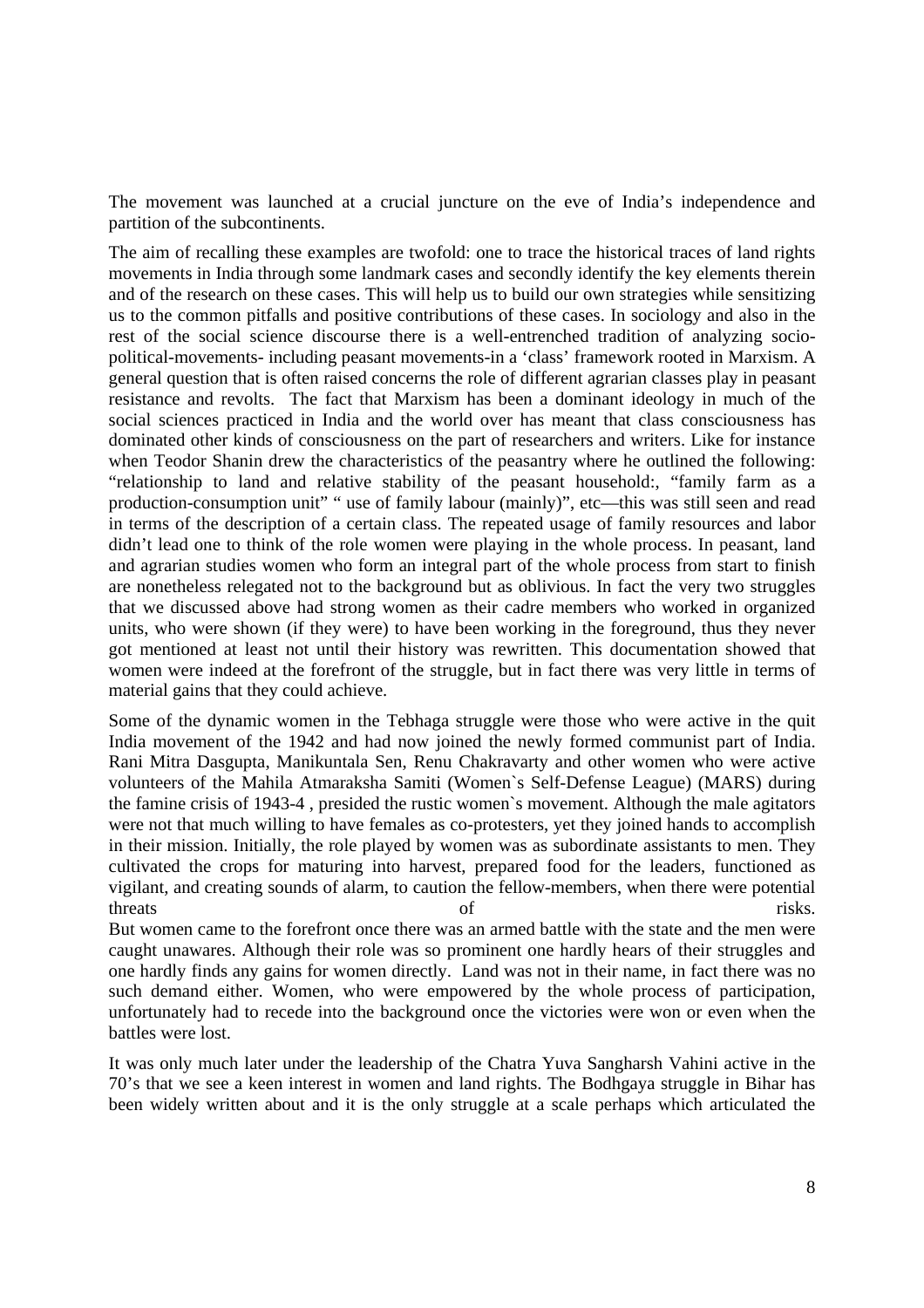concerns of women's ownership to land. We do not see many examples of this kind following the success of this struggle in Bodhgaya.

#### **Resource rights struggles in Maharashtra**

-

Maharashtra has a long social and cultural history with leaders such as Mahtama Phule, Savitri bai Phule, Pandita Ramabai, Dr, Babasaheb Ambedkar and others who led critical movements against exploitation of lower castes and women. Here we try to mention a few struggles which in a way are markers for the land rights struggle in the state. We must say that this is not an exhaustive listing or history of the movements as it is not the scope of this paper, however it provides a window into the land rights struggles in Maharashtra that do create a fertile ground for the launching of the women's land rights campaign.

In Maharashtra there have been revolts by the tribals around land rights notably in Khandesh area where the *Shramik Sanghatana* , Shahade was actively fighting against the land consolidation efforts of the Gujjar community in Dhule district. The struggle was launched after an incident in the early 1970's when a group of tribals approached one of the Gujjar landlords in Dhule district and demanded grains by asking them to open their granaries. High prices along with drought of 1970-71 had forced them to starvation. Instead the landlords used their private army to open fire on them killing one and injuring many. This incident pushed the local activist Ambar Singh<sup>2</sup> to organize a campaign of *bhoomi mukti* (liberation of land), which started with a conference on 30<sup>th</sup> January 1972. This conference attracted many left oriented activists from the cities of Bombay and Pune, including those associated with an independent left organization called Magowa. This was a small group of engineers and other professionals from IIT Mumbai and other cities as well. They joined the struggle against land alienation and drought relief under the leadership of Ambar Singh and formed what is now known as the Shramik Sanghatana.

The other area is Thane district of Maharashtra under the able leadership of *Shoshit Jan Andolan*  and earlier struggle led by Dadasaheb Gaikawad for land rights of the dalits.

The tribal land rights movements in Thane have largely been fighting for regularization of encroached lands.

Many of the organisations working in the tribal belts of Thane and Raigad districts of Maharashtra started work from 1975-76. Together they all formed a Jabran Jot andolan kriti Samiti in 1978-79. Because of this pressure, the government of Maharashtra in 1978 issued an order to the effect that all the lands encroached as on 31<sup>st</sup> march 1978 be regularized. This was a major victory of the andolan. The immediate outcome of this was to also demand that similar lands like the Eksali plots (one year contractual plots), forest plots, dali lands (so called fallows) and cases of land transfers too should be regularized. Pressure was put on the State through a series of *shibirs* and *morchas* and also filing in of individual and collective cases of such lands.

 $2$  Ambar Singh, an educated tribal leader was associated with the Sarvodaya Mandals. In 1969 he formed the Adivasi Sewa Mandal after being disillusioned with the narrow vision of the Sarvodaya Mandal. The Sarvodaya ideology did not address the issues of landlessness, land alienation and indebtedness among tribals (Brahme and Upadhaya 1979, 2004).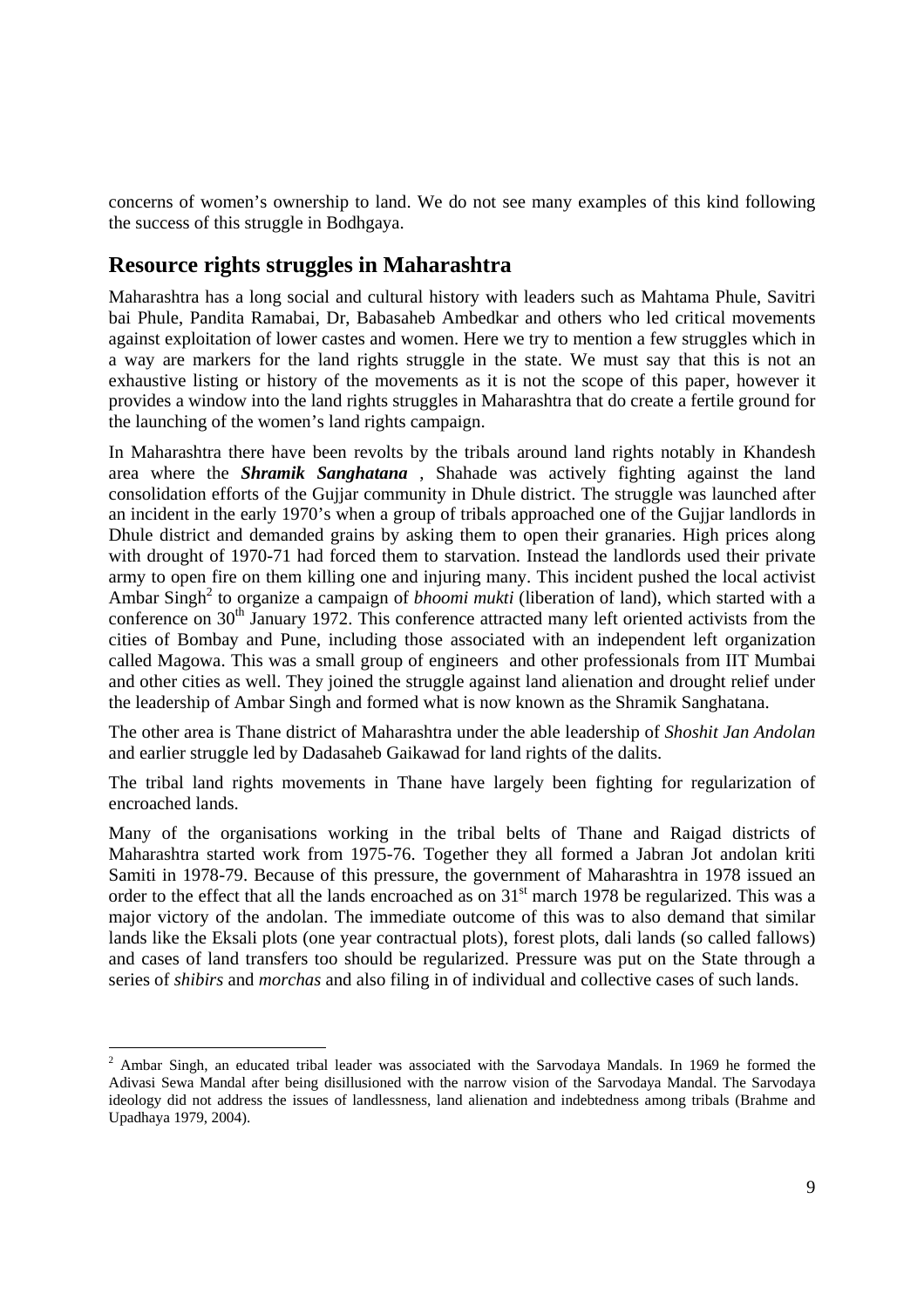In 1986 the *Jabran Jot Samiti* and the *Bhumihin Shetkari Andolan* in Marathawada merged to form the Maharashtra *Kasthakari Andolan Samiti* in a historic meeting in Mumbai. From then on there were a series of meetings across Maharashtra to work on the issue of land rights for adivasis, dalits, nomads etc. This samiti was later, in 1986, in a Pune meeting was to undergo a change in name to include all the toilers and hence was called the *Shoshit Jan Andolan*. The Andolan is still known by the same name and is a large network of various organizations largely working in the tribal belt of Maharashtra. Although regularization of tribal lands is their concern there seems to be little in their documents, which talks of women's rights over land. A few of the organisatons such as *Jagrut Kashtakari Sanghatana* etc are now also seriously pursuing the women and land rights agenda in their areas.

The other important struggles around displacement were of course led by the now historic *Narmada Bachao Andolan*. The Andolan under the leadership of Medha Patkar for the first time challenged the process of consolidation of state and corporate power through dispossession of the farmers. It drew away the World Bank from the country and has consistently led the struggle against mega developmental projects. The National Alliance of Peoples Movements (NAPM) was then formed under the leadership of Medha Patkar and this alliance spread through the country and consistently raised its voice against all such so called development projects which were dispossessing people mainly the tribals of their lands. The Alliance is now waging a struggle against the various SEZ's that are coming up in the country.

In 1989 the *"Laxmi mukti"* campaign developed within the *Shetkari Sanghatana* a farmers organisation led by Sharad Joshi. This grew out of an initiative of women in the village of Vitner in the then Dhule district, where an all-woman panchayat had been elected. The Vitner men and women of the Sanghatana took the important step of putting half the family land in the name of the women of the family. These were wives and daughters-in-law: it was assumed that the daughters would get land in the families they had married into, and as with all farmers, they did not want the land owned by people outside the village. (This is a major problem; one of the objections to the Maharashtra government's policy of giving land through inheritance rights to women is that the husbands of the married daughters inheriting the land are simply using the clause to grab the rights). The movement was then taken up as a campaign of the Sanghatana as a whole and named "Laxmi Mukti": women, considered the wealth of "laxmi" of the household, were actually being deprived of their rights). In a series of tours, in which women activists such as Madhu Kishwar participated along with Sanghatana leader Sharad Joshi, Laxmi Mukti was carried out in numerous villages throughout the state.

Later women of the Shetkari Sanghatana Mahila Aghadi did a number of informal surveys to see the results of the campaign, and all agreed it had resulted in some empowerment of women.

 Often there was a problem of getting the land registration changed. Obstacles were brought by government officials, often on the groups that with smaller holdings (below five acres) this would result in unacceptable "fragmentation" of holdings.

With the decline of the Sanghatana in the 1990s and later the campaign has been more or less halted (contribution from Gail Omvedt, senior Sociologist who was closely associated with the Shetkari Sanghatana and particularly the Laxmi Mukti campaign).

In Marathawada region of Maharashtra, where almost 20% of the population is that of dalits who also happen to be landless, we find a similar struggle going on. Here we see a large number of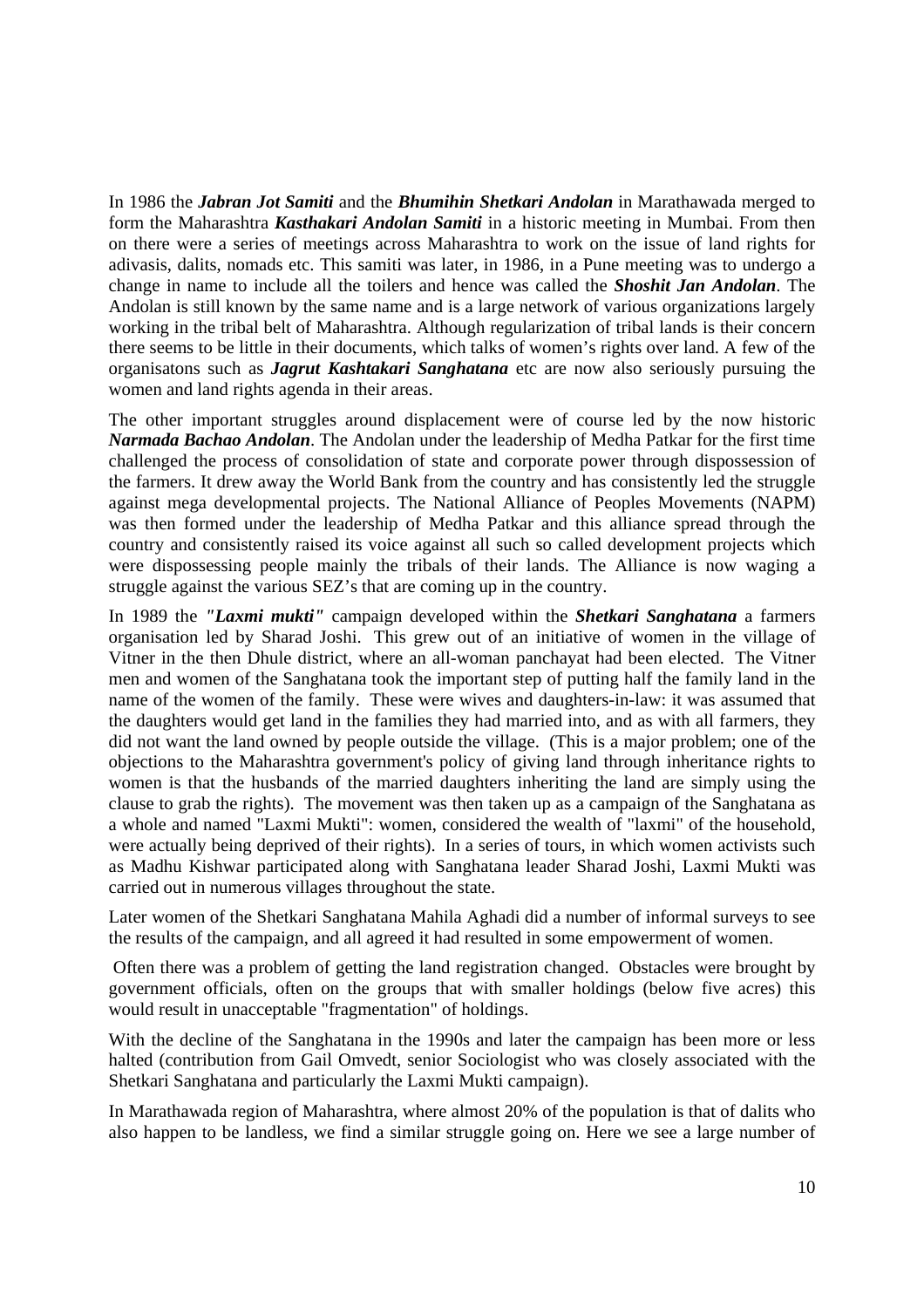NGOs who seem to be involved in the campaign, under the banner of *Jamin Adhikar Andolan*, led by Eknath Avhad. Among those who do need mention are groups like *Paryaya and Janseva Mandal*. Both these organisations have been following up on the land regularization process. They have also been insisting on land in the joint names of men and women. There are several hurdles that they have encountered, but the process is on. The organisations have also done a detailed survey of a large tract of gairan land in the Marathawada region to understand the potential of the land to meet the livelihood needs of the dalit population (Paryay 2004).

The other notable effort in Maharashtra has been the one led by Vaishali Patil of the Adivasi Hakk Suraksha Sanghatana in Raigad district of Maharashtra. Raigad district of Maharashtra has a dominant population of the Katkari tribe which is about 11%. Of these only 4% have land in their names. Low levels of literacy and poverty combine to push the community to the margins thereby forcing them to migrate in search of work.

Like most tribal areas, Raigad is also rich in natural resources and therefore has attracted the attention of several business enterprises. Its proximity to Mumbai and Pune adds to its value. At present it has become the centre of State attention that has proposed some 12 Special Economic Zones.

The struggle for homestead plots for tribal women therefore needs to be seen in this context. Here the Adivasi Hakk Suraksha Sanstha fought on the basis of a Government notification issued on the 20th May 2000. This notification is under the tenancy act- Article 17 B (2) which grants homestead land rights to its residents. The notification says that the families of agricultural laborers, artisans etc. living on a land for years can get the land title in their name provided they produce necessary documents, such as receipt of housing tax etc. Using this notification the Sanghatana took the lead and got this process initiated. But here the woman activist Vaishali Patil saw that the mindsets of the karyakartas who were professional social workers had not really changed and they applied for homestead titles in the name of men. She then conducted a series of exercises through which she convinced the men that home should be in the name of women. Here she prodded the men to think by asking them questions like who makes the hut into a home, who does the flooring work, who cleans it etc. For all these questions the men answered 'women' and that led to a historical decision of making the homestead plots in the name of women.

On 3rd January, on the occasion of Savitribai Phule Jayanti, 100 applications claiming rights of women were submitted before the executive magistrate. After consistent follow-up with concerned departments and sit-ins to pressurize action the claims were declared approved on 8th March, the International Women's Day. After this first victory the organisation has developed a system whereby they submit applications frequently, especially before all important public gatherings that they organize. How the benefits of this provision can be extended to all 76 Lakh landless laborers and artisans in the state is a real challenge.

At another level we also have struggle of the nomadic and denotified tribes under the leadership of Mr Balkrishna Renke who is now the Chairman of the Commission on Nomadic and Denotified tribes. This movement has been demanding a home of their own and also small plots of at least 10 cents in their name with access to water and credit.

There are women's movements like those fighting for the rights of single women, deserted and widowed who have been demanding housing and agricultural lands for these women and also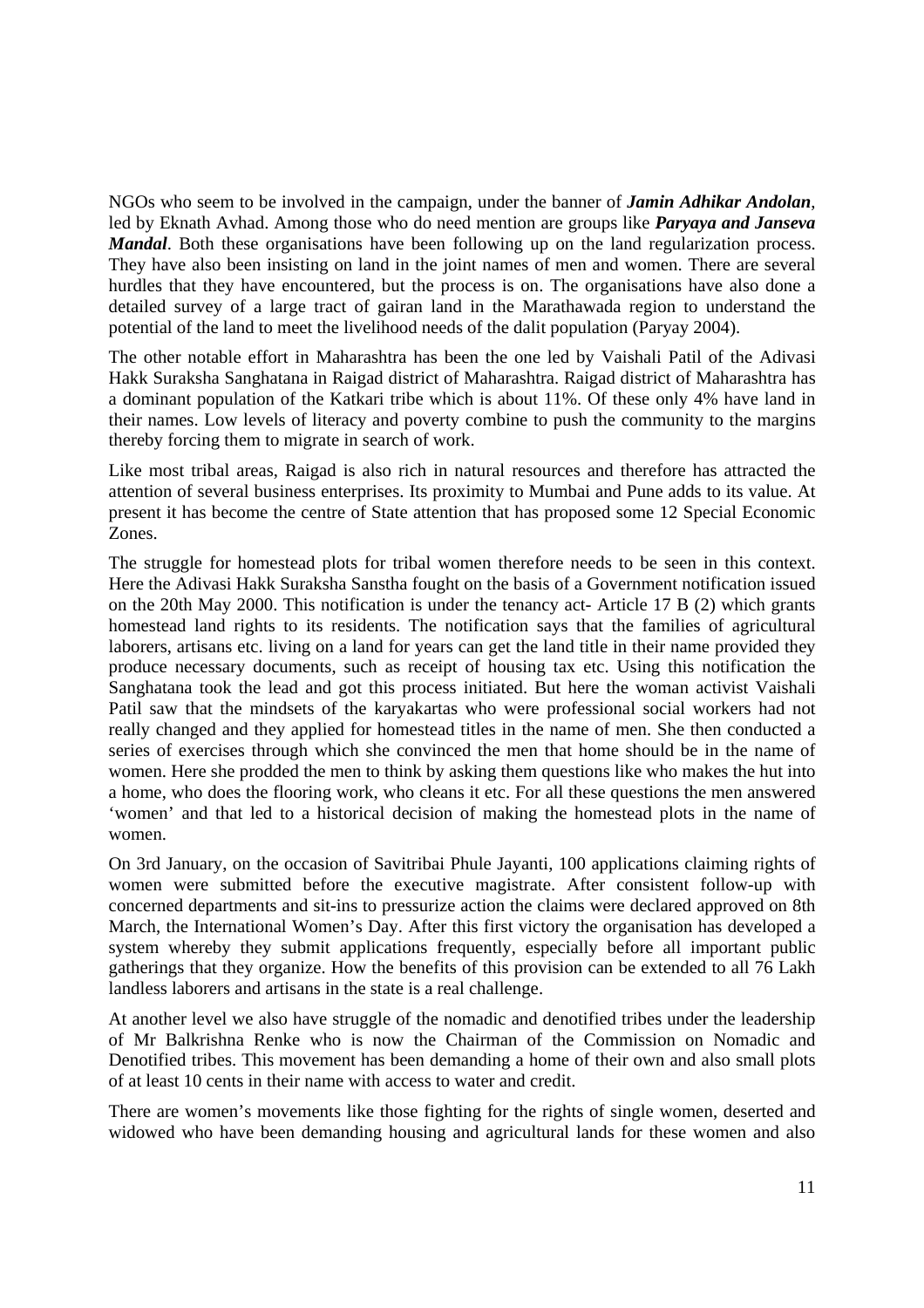fighting for legal aid for widows to stake claim on their husbands' property. Prominent among them is the Stree Mukti Sangharsh Chalwal<sup>3</sup> in western Maharashtra where single and deserted women from five villages have gained rights over 1500 sqft of housing land each.

There are also important initiatives that need to be recognized such as those led by Masum<sup>4</sup> in Pune district where they have implemented the Government Resolution of the Maharashtra Government called '*ghar doghanche*'.

The other set of important initiatives which need to be understood are with reference to sustainable use of the resource. In Maharashtra these were led by the *Prayog Parivar* group under the leadership of S.A. Dabholkar. These were experiments, which proved that small plots of 10 cents could go a long way in meeting livelihood needs of a family of five, if used in an optimal manner. He stressed the need for a transition to a low external input agriculture, which he said, could go a long way in attaining sustainable prosperity for all.

The other set of struggles and initiatives are around equitable distribution and sustainable and rational use of water. Notable among these are the struggles of *Pani Panchayat* under the leadership of Vilasrao Salunke and Kalpanatai Salunkhe where for the first time the need for delinking land rights from water rights was proposed. The main thrust was on equitable distribution of water. Later in South Maharashtra this idea was further developed and a large movement was launched by the *Shramik Mukti Dal*, a non party political group. This group launched the now famous Pani Sangharsh Chalwal in Southern Maharashtra where the main demand was that of equitable access to water on a per capita basis where women and the landless will have to be included. These struggles paved the way for linking the water rights movement to land rights. The movements led to some very important experiments around setting up of norms on what equitable access would mean and how water could be used rationally. These experiments primarily initiated by CASAD<sup>5</sup> and SOPPECOM in the late 1980s have shown that water is a critical input in agriculture and an important means of production over which equitable rights need to be established independent of landholding. Other experiments followed in other parts of Maharashtra which linked women's access to water to collective access to land as well. These experiments provided interesting insights and paved the way for arguing for collective rights over a basket of resources. We shall discuss this experiment in a little more detail in a later section.

The point that is being made here is that though the various leaders have identified various vulnerable groups whose rights they need to fight for women/gender as a special category has evaded as organizational efforts. Inspite of the fact, as seen through some representative efforts, that the case for women is a viable one—both from the individual women's right perspective and also from the community's perspective. As various field studies have shown that the empowering of women through titles and holdings has meant increase in efficiency level and efficient use of

-

<sup>&</sup>lt;sup>3</sup> Stree Mukti Sangharsh Chalwal a women's movement works in the Sangli Satara and Kolhapur districts of Western Maharashtra. Its main area of work has been raising the voices of single and deserted women.

<sup>&</sup>lt;sup>4</sup> Mahila Sarvangin Utkarsh Mandal or MASUM an NGO works in Purandar tehsil of Pune district on issues of women's empowerment.

<sup>&</sup>lt;sup>5</sup> Centre for Applied Systems Analysis in Development is a group of pro-people technologists and their main aim has been to see the role of technology for the poor. Prominent among the group are people like K R Datye.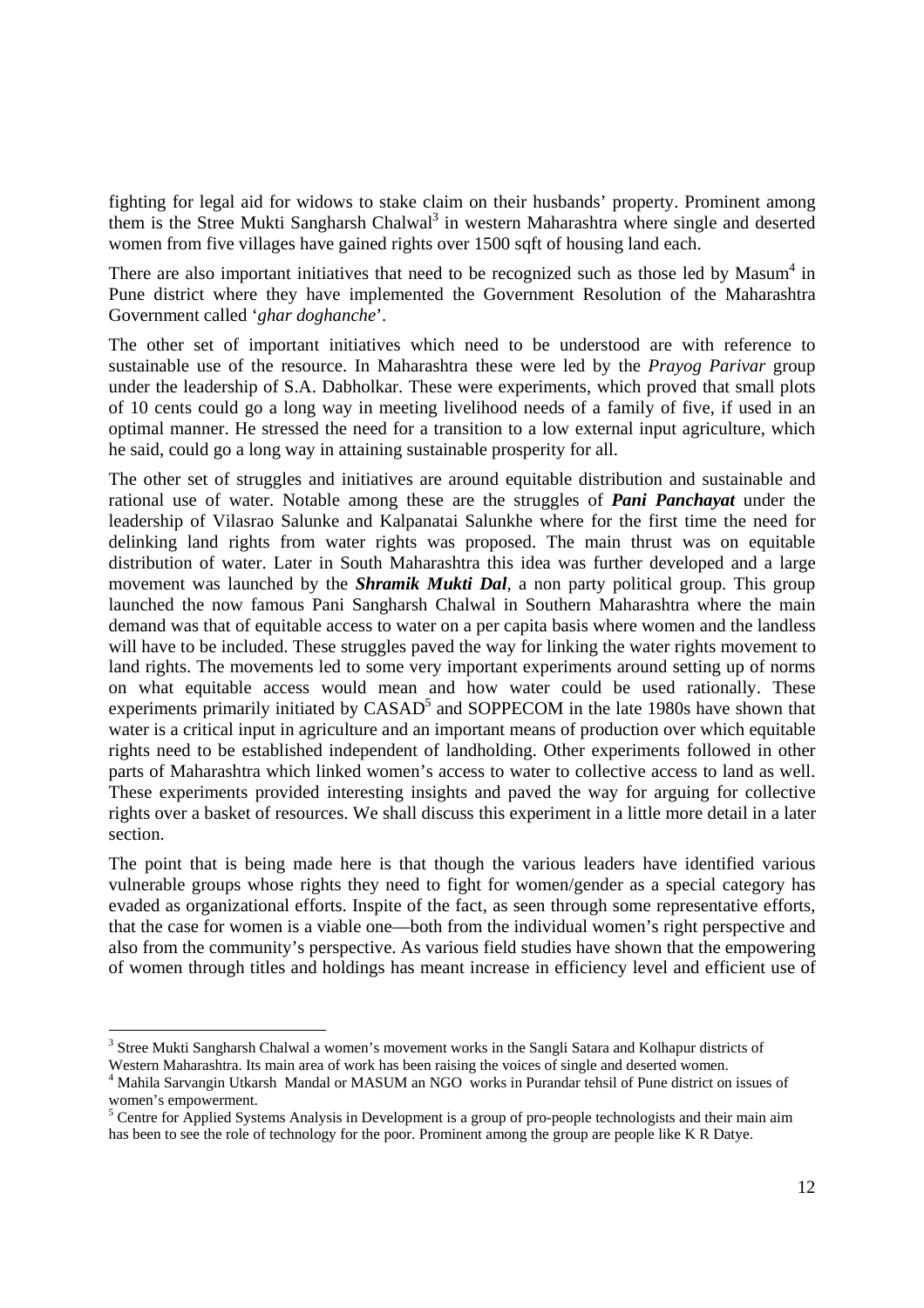resources. Thus there is a fertile ground for the women and resource rights campaign in Maharashtra, which could build on some of these past and ongoing initiatives.

## **Women and land rights in Maharashtra**

Very little research has been done on the extent of women's land ownership in Maharashtra. Here we would quote some of our own studies done in different contexts but where we had an opportunity to look at women's land ownership at the household level. In one of the earlier studies done in Sangli district in 2005 with 150 deserted and widowed women we found the following data (SOPPECOM, TISS, SMS, 2005)

The house ownership data for 143 deserted and widowed women who were surveyed shows that 77% women did not have a house in their name. The unusually high 23% of women who said they did own land are the ones who got this land after being associated with the struggle led by Stree Mukti Sangharsh Chalwal.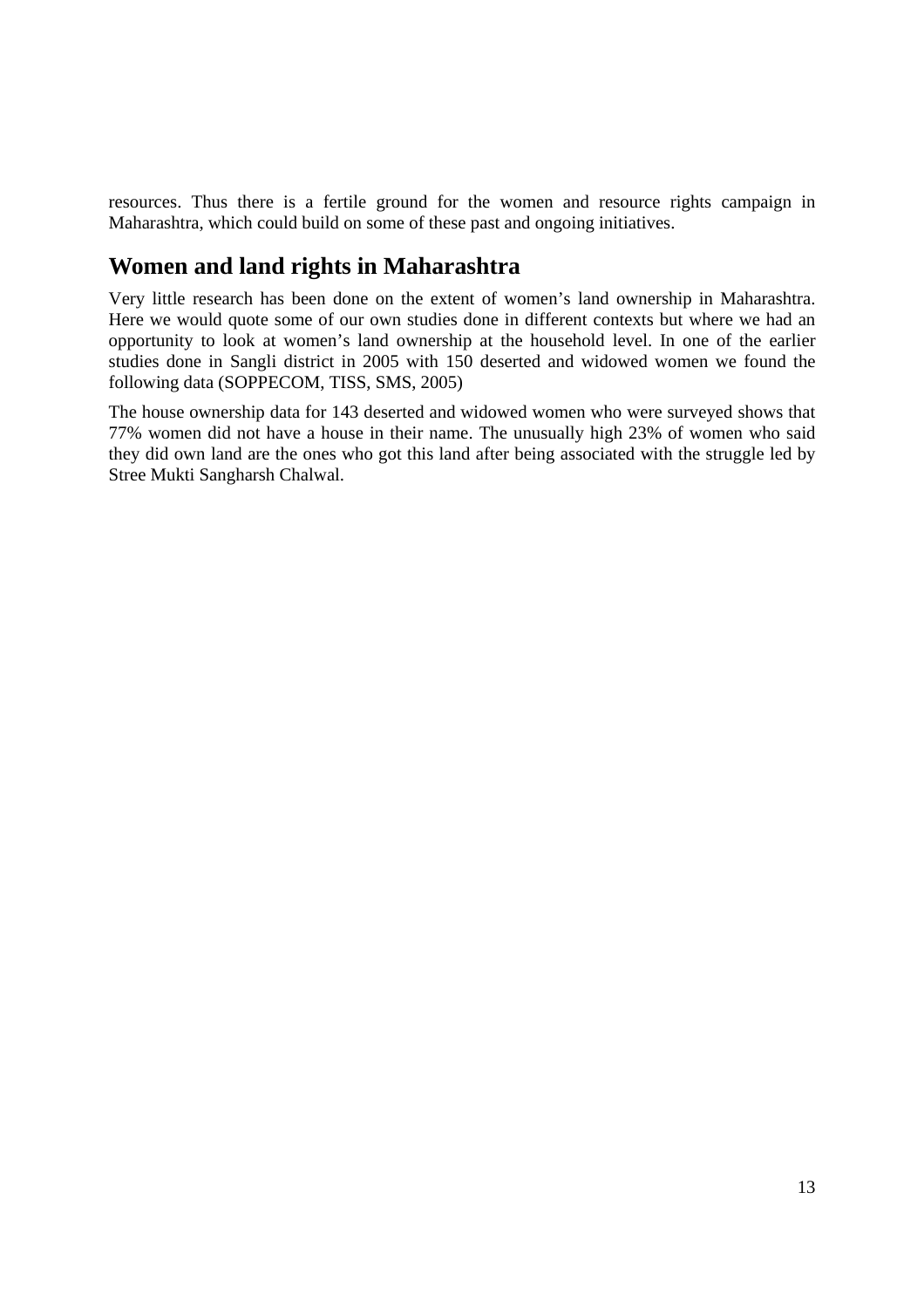| <b>Housing</b>     | <b>Marital Status</b> |                |              |
|--------------------|-----------------------|----------------|--------------|
|                    | <b>Deserted</b>       | <b>Widowed</b> | <b>Total</b> |
| Encroached         | 6                     | 3              | 9<br>(6.2)   |
| Joint Family Owned | 43                    | 22             | 65<br>(45.4) |
| On Rent            | 13                    | 15             | 28<br>(19.5) |
| Self Owned         | 22                    | 12             | 34<br>(23.7) |
| No Information     | 4                     | 3              | (4.8)        |
| Total women        | 88                    | 55             | 143<br>(100) |

**Table 3: Marital status wise house ownership** 

In case of land ownership we see a rather dismal picture. 72% of the women do not own land nor do they belong to a land owning family. Of the remaining 18% we see that only 1 woman has 1 acre of land in her name all the others are only part of land owning families which together own about 62 acres of land.

Mangal Chouhan of Bahe village in Sangli district has been deserted for the last 20 years. She has 2 daughters who are married. When she was beaten up by her husband she came to her natal home and started living with her parents and brother. She was hopeful that her brother and her natal family would look after her till she is alive. However, she is not sure how her sisterin-law would treat her. She was ill-treated once by her sister-inlaw over a very petty issue and her father was witness to that incident and that is when he decided to grant her a right over one acre of land till she is alive- what is referred to as the *hayat patra.* He did this but did not give her ownership, only to maintain good relations with his son and also to negotiate a better deal for his daughter after his death. We asked her what she really gains out of this one acre of land. She says she only toils over that land, gets two times meals in return and a saree in a year and as an when she needs help from her brother- nothing more!

Both these tables are indicative of lack of resource rights for women from the most vulnerable groups who carry the burden of running the household on a single income

We did a similar study in Daund taluka of Pune district but mainly to assess the extent of desertion in the taluka (WSC, SOPPECOM, Ongoing) Here we interviewed 254 deserted women. If we look at the land ownership of the natal and marital households of these women we see a large number of landless households.

In fact 51% of the women were married into landless households reflecting on the general level of landlessness in a prosperous area of Pune district. Of the remaining 124 women who did belong to the landed martial households we see that only 2 of the women were able to get some rights over land. The remaining 122 or 98% of the women have no access to their martial land.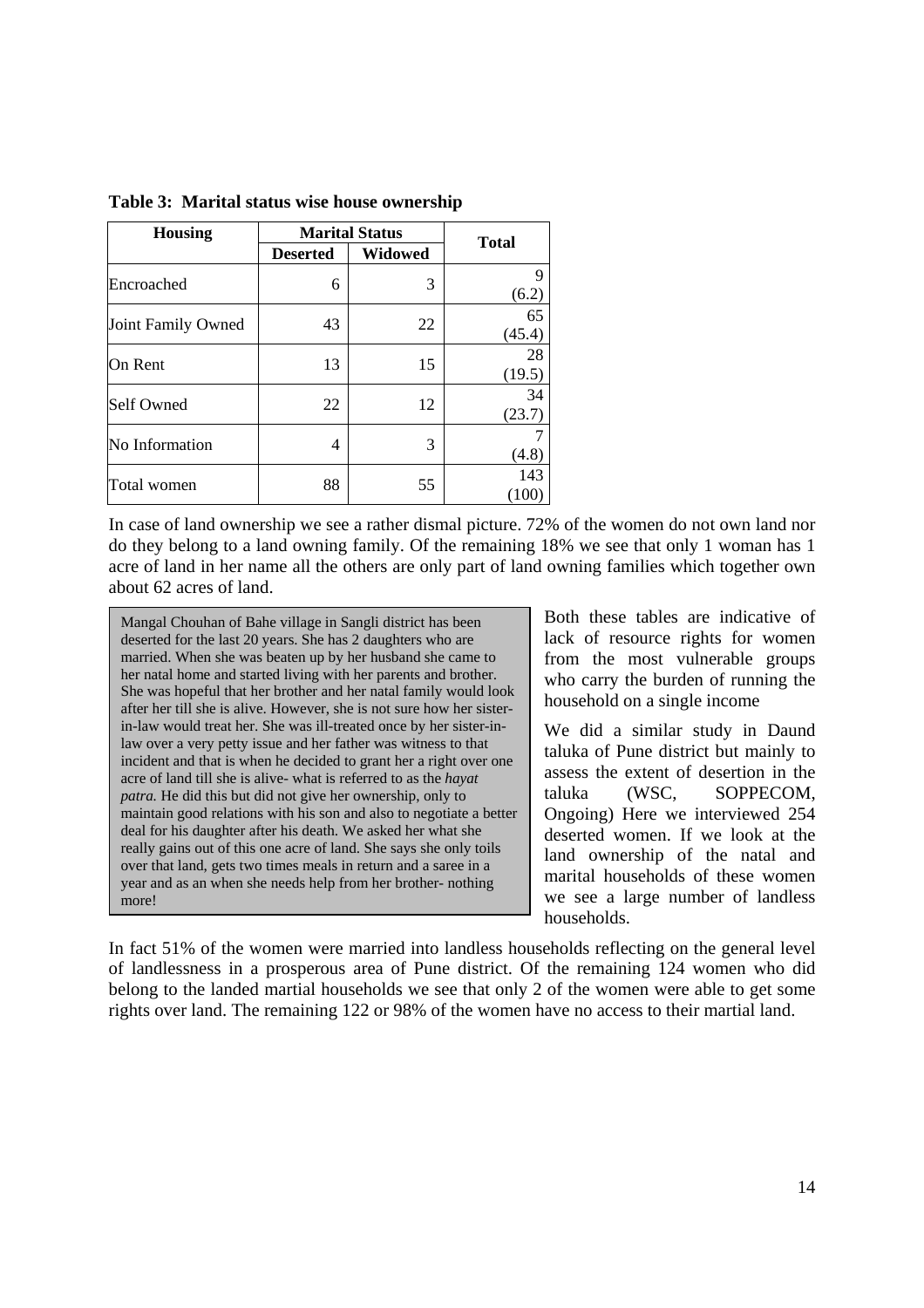| <b>Land ownership</b> | No. of women | Percentage |
|-----------------------|--------------|------------|
| Landless              | 130          | 51.2       |
| 0 to 3 Acre           | 34           | 13.4       |
| 3 to 6 Acre           | 41           | 16.1       |
| 6 to 15 Acre          | 30           | 11.8       |
| 15 to 50 Acre         | 17           | 6.7        |
| More than 50 Acre     | 2            | 0.8        |
| Total                 |              |            |

#### **Table 4: Land ownership of marital family**

| Table 5: Land ownership of deserted women (acquired from marital family) |  |  |
|--------------------------------------------------------------------------|--|--|
|                                                                          |  |  |

| Land acquired   No of women   Percentage |       |       |
|------------------------------------------|-------|-------|
| No                                       |       | 98.38 |
| Yes                                      |       | 1.62  |
| Total                                    | 1 7 4 |       |

**Table 6: Land ownership of natal family** 

| <b>Land ownership</b> | No. of women | <b>Percentage</b> |
|-----------------------|--------------|-------------------|
|                       |              |                   |
| Landless              | 105          | 41.3              |
| 0 to 3 Acre           | 71           | 28.0              |
| 3 to 6 Acre           | 43           | 16.9              |
| 6 to 15 Acre          | 27           | 10.6              |
| 15 to 50 Acre         |              | 3.1               |
| Total                 | 254          |                   |

The picture is not very different when it comes to the natal families either. Of these 254 women 105 which is 41% belong to landless families. The others are spread in the categories of 0-15 acres largely.

Among those who do belong to landed families if we see the proportion having land in their own names we find that only 6 women have land in their own name and most of these six have no brother to write off their share in the property.

**Table 7: Land ownership of deserted women (acquired from natal family)** 

| Land acquired   No of women   Percentage |     |          |
|------------------------------------------|-----|----------|
| No                                       | 143 | 95.97    |
| Yes                                      |     | 4.03     |
| Total                                    | 149 | * ∩ )r - |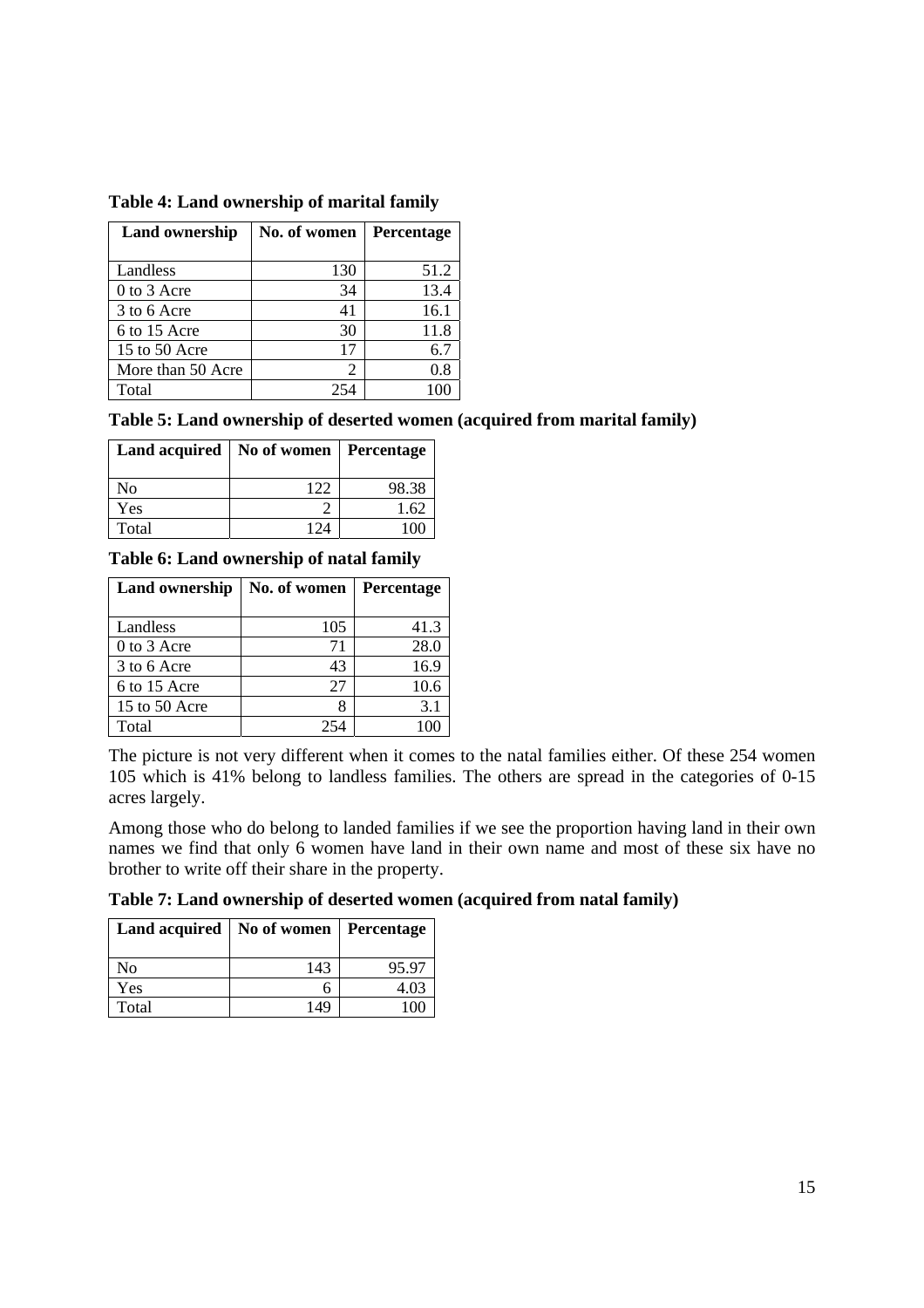| Self owned house | No. of women   Percentage |      |
|------------------|---------------------------|------|
| No               | 209                       | 82.3 |
| Yes              | 45                        | 17.7 |
| Total            |                           |      |

**Table 8: House ownership (deserted women- Daund)** 

If we look at the data for house ownership we find that only 17% of the women said that they have some part of the house in their name, the remaining were only living in their parent's houses or brothers houses. None of the women even knew that they had a right over their family homes or if they did they did not dare to claim any share as they only hoped to live in peace without offending their brothers while they were alive.

A similar study of deserted women was also done in Pune city and that too shows a very similar picture of house ownership among women.

**Table 9: House ownership (deserted women- Pune city)** 

| Self owned house   No of women |     | Percentage |
|--------------------------------|-----|------------|
| No                             | 184 | 84.40      |
| Yes                            | 34  | 15.60      |
| Total                          | 218 |            |

#### **Women and water rights**

In another study that SOPPECOM is currently doing, we were looking at women's membership to Water Users Associations (SOPPECOM, Ongoing) Women can become members of WUAs only if they have land in their name. Invariably then membership to WUAs is largely male. Of the 34 WUAs that were studied the average membership of women to WUAs was not more than 11%. In some of the WUAs membership was as high as 27% but in many others it was lower than 5% (see annexure 1 Table B)

We did a further investigation to understand how even these 11% women had come to acquire land in their own names and we found the following main reasons for women owning land among the 41 women that we had done detailed interviews with. These women hardly knew the implications of land in their name. Although as owners of these lands they did not manage these lands as most of them came from large landholding families. As is evident from these reasons most of them had done this to get benefits from either some schemes or to escape the land ceiling act. Similar to the bahu-beti brigade found in the national parliament and the state level legislative assemblies!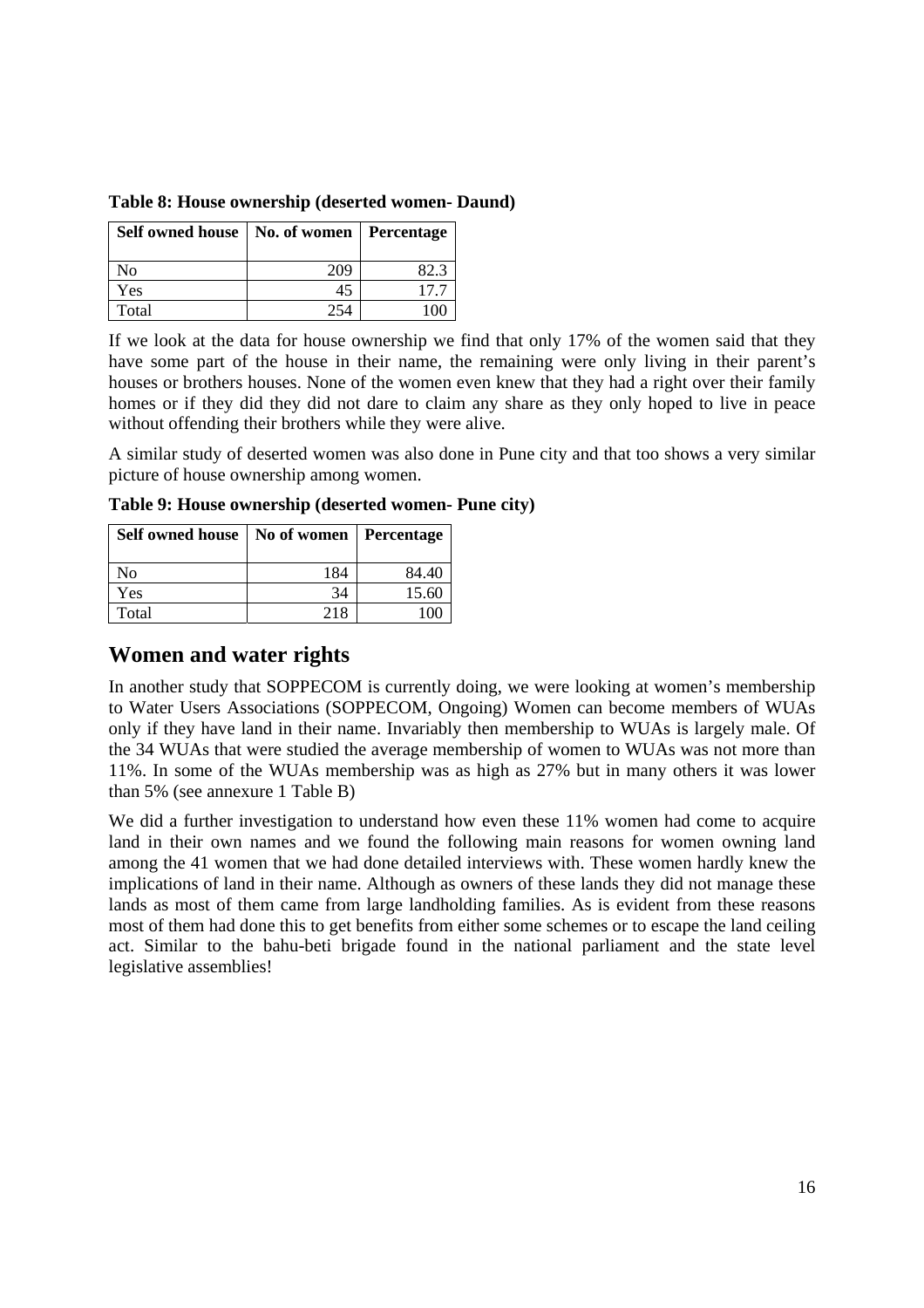| Table 10: Reported reasons for land ownership |  |  |  |
|-----------------------------------------------|--|--|--|
|-----------------------------------------------|--|--|--|

|                                         | No of |
|-----------------------------------------|-------|
| <b>Reason reported for land holding</b> | women |
| After husband's death                   |       |
| Because husband is in service           |       |
| Because of land ceiling act             | 9     |
| Husband wanted joint ownership          | 2     |
| Newly bought                            | 3     |
| No response                             | 9     |
| Received from parents                   | 3     |
| Received from in laws                   | 4     |
| To get more shares in sugarcane factory |       |
| Total                                   |       |

## **Facilitating and constraining factors**

A combination of factors which have a social, legal and cultural dimension contribute to the women's lack of land ownership over land. When we aim to understand women and land ownership we need to look at different categories of women. Women who have been widowed and deserted; women who are from landless households both from the marital and natal households; women who come from landowning natal households but are from landless martial households or the other way round or those belonging to the landed households both in their natal and martial homes. In each of these cases the question of individual land entitlements would differ. In some places it would be the personal laws that would apply in certain others it would be the state government's orders or legislations that would apply. Each of these cases needs to have separate strategies worked out.

#### **Rules of marriage- patrilocality and patrilineality**

One of the important reasons that restricts women's rights over land is the unequal rules of marriage. The woman has to relocate herself after her marriage and move to her husband's home. This relocation essentially dispossesses her of her rights to her natal household's property. She is a suspect in her new marital home until she establishes her *'patrivratya'* in every sense of the term- good wife, daughter-in-law, a good mother who bears a son and of course one who dies before her husband does. This normative woman already disqualifies the widow and the deserted and the one who does not bear a son. But even when women achieve the impossible they are considered as second class citizens, who forever remain an outsider, not of the same blood in the marital household and in her natal home a stranger who was a gift which has now been given away! From the day she is born she is assumed not to really belong there and therefore who does not qualify for the same rights as the 'real' members of the family do. Though we will see that law has tried to set this duality right, the fact that in real terms not many women –both in rural and urban areas, both educated and uneducated, do not demand them shows that these social norms have made deep socio-cultural and psychological inroads.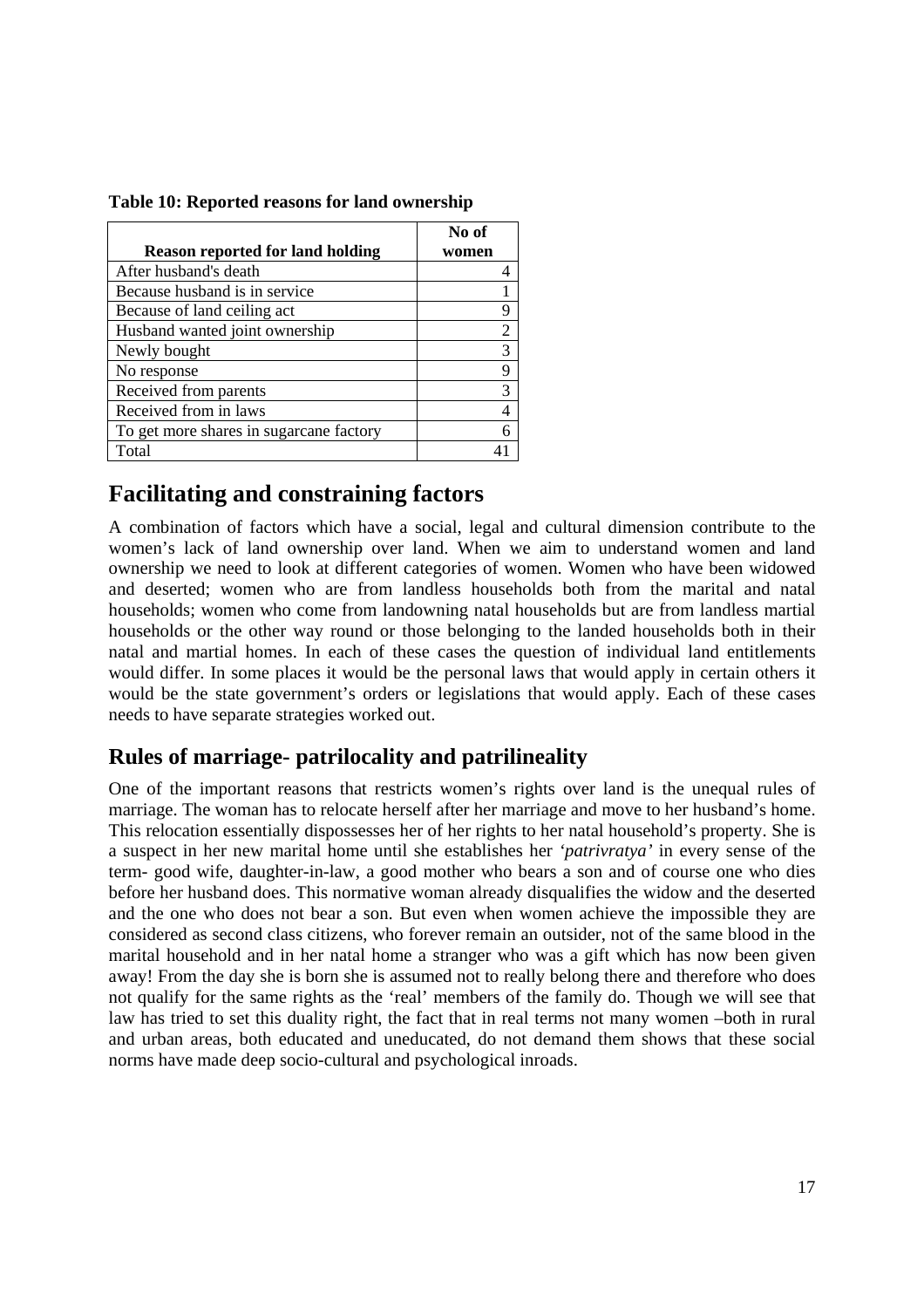#### **The widows, deserted and single women**

When we come to the social and cultural issues we need to distinguish between a) statutory law. customary law and the actual practice b) between the inheritance rights of widowed women as widows and daughters c) between self acquired property and between ancestral property d) between land and other property

Most groups follow customary practice. Widows with young sons are entrusted with trusteeship till their sons become adults b) widows with adult sons are entitled with maintenance by their sons and those without sons often forfeit whatever tenurial right they have in their marital village to return to live in their natal village.

Even when women do voice for their rights they are treated as deviants. For instance widows who filed cases against their inlaws are toughly dealt with. In a case study from Latur in Marathawada region of Maharashtra a widow who filed a case to stake her claim on the family land was physically abused by her brother-in-law for being the defiant widow. In another case in Pune district where we were involved in a water users group meeting a widow was alienated from her son so that the rights would not transfer to her. In many of the cases in Sangli district showed that most widows came back to their natal homes and refused to stay in their martial homes for fear of their lives. Often the widow is an unwanted entity and is treated in a manner that would force her back to her natal home. This is particularly true in landed households. If she is a labouring hand in a landless household then she is often encouraged to stay back, such is the nature of patriarchy that accommodates to suit the convenience of the system.

The nature of property rights, under customary law in different regions and among different groups, the compromises that are made between customary law and statutory law, the conditions under which women are able to claim their rights, the strategies used by others to deprive her of her rights and the steps needed to protect property rights of widows. The extent and manifestation of gender inequality vary among societies**.** 

Deserted women are worse off. They neither belong to the marital homes nor to the natal homes. They do not have a legal status either. Often the plight of these women is such that they are the second or the third wives of their husbands and therefore in no position to claim a right over the property. Maintenance too is not an easy battle to fight for and often these women are left fending for themselves. It is in these kind of situations that the question of state taking on the responsibility for rehabilitating these women comes on. It is within this framework of state accountability primarily that movements such as Stree Mukti Sangharsh Chalwal or the Samajwadi Jan Parishad, made demands for housing and agricultural lands in the name of single and deserted women.

#### **Women in marriage**

The question of the larger majority of women who are in marriages and who come from different communities, religions and caste and who are governed by different sets of rules, laws and practices is the toughest nut to crack. These are women who are striving to be that normative woman and in that framework really see no reason to make a separate demand for land or for that matter any other resources. The household is the unit and resources are mediated through the man or the head of the household. Independent titles over land are not the expressed need of the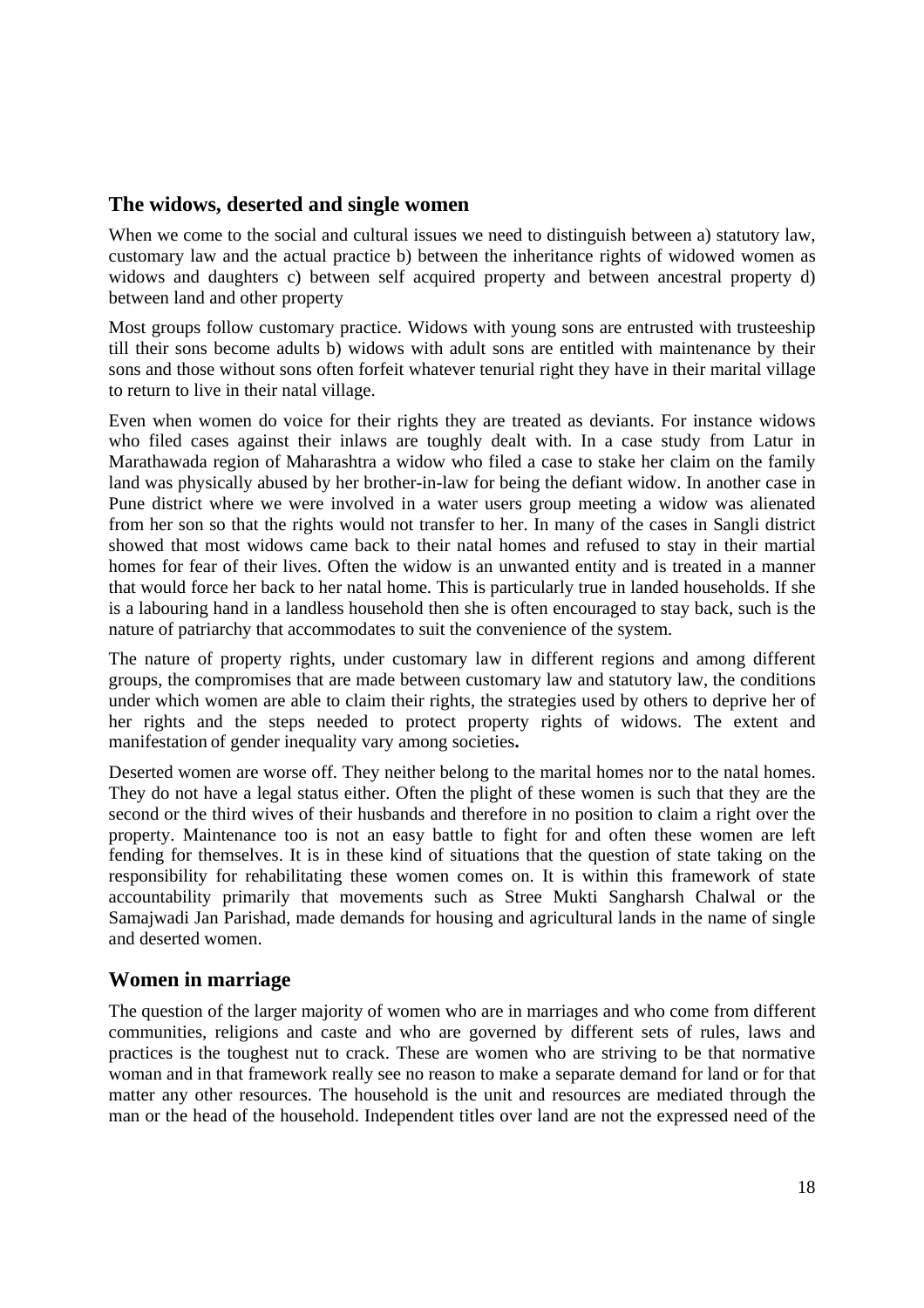women in these situations and although they may have interest in gaining a right over land they may not overtly demand this right. In fact in many a case they have relinquished this right simply to maintain good family relations.

Rules of inheritance, rule of residence determine access to property. Where these rules are less stringent women's access is better. The use or abuse of testamentary rules, pressure brought to bear on women to write away their lands in favour of their brothers or men to maintain good relations and women's circumstantial inability to control and cultivate land. In fact marriage is also invoked in a second sense to deny women –from different customs and religion- their right in the natal family. Marriage is the occasion when daughters are in principal given dowry—leave apart the fact that it is illegal—the terminology is changed it becomes gift to daughters on the auspicious occasion of marriage. This giving of gift is sited as a reason for not giving a share to daughters on the account that they were given their share—of course on mathematic calculation is carried out it is completely a normative statement stated as an empirical fact—and therefore a daughter does not and should not further demand anything out of the natal property.

### **Facilitating factors**

Just as there are factors that restrict women's rights there are also factors that have facilitated women's rights over land. The recent amendments in the Hindu Succession Act do provide a space for women, particularly daughters in the ancestral property. However a large part of the personal laws and customary laws are unjust to women and we shall be discussing some issues in the next chapter.

The other reasons why land was transferred in the names of women have been compulsions arising out of land ceiling and fragmentation acts. Although one may not consider these as very progressive outcomes, they nonetheless have allowed women this right.

The other set of facilitating factors are the ones that have been discussed in the section giving a historical review of the initiatives in Maharashtra. All these initiatives provide a fertile ground for initiating a campaign. This is the ground work that has been done by various organisations in Maharashtra.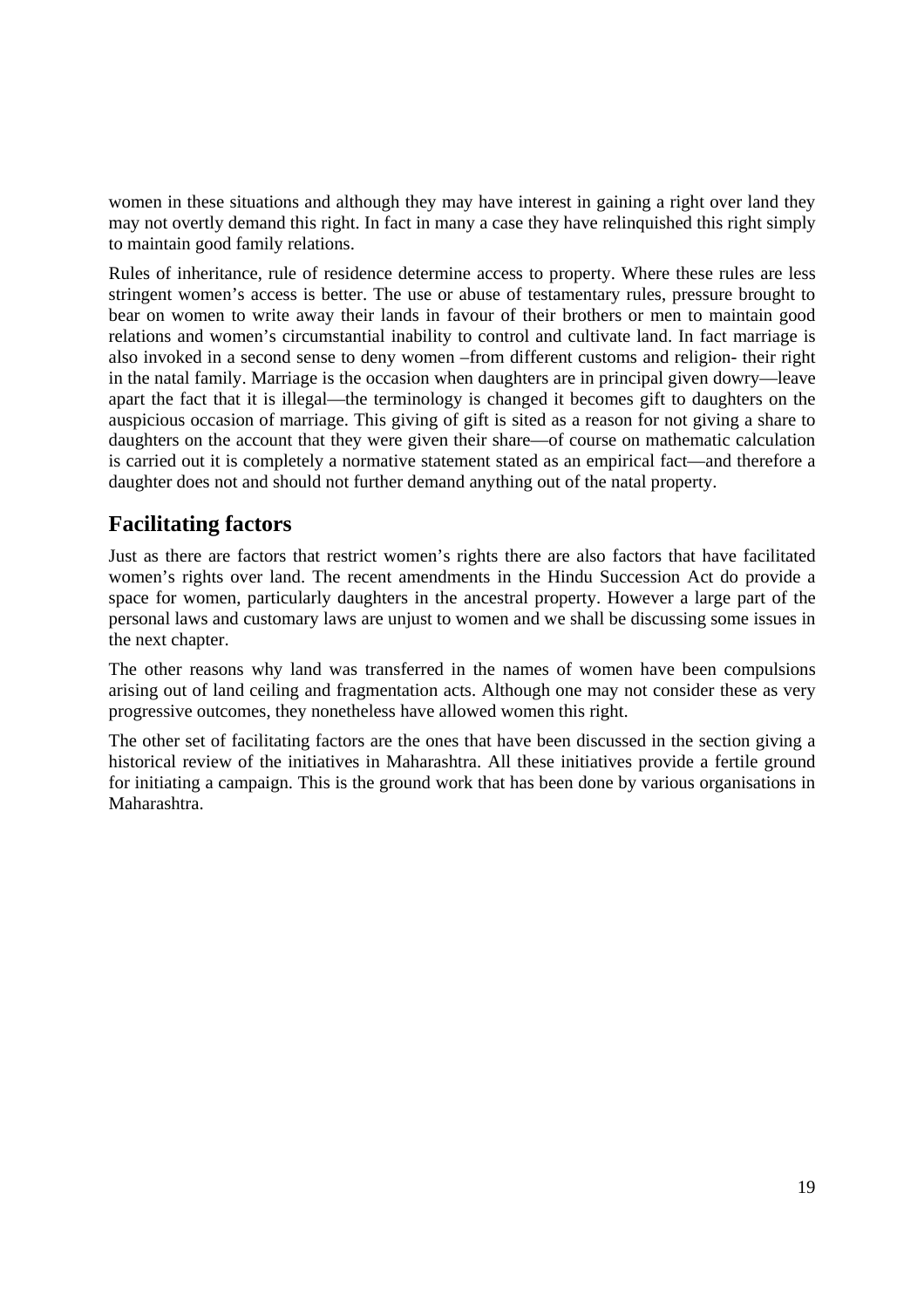# **Chapter 2 Legal Spaces**

Land and especially arable/agricultural land is a key resource for more than 70% of India's people. Apart from basic subsistence, it enables the pursuit of other activities that collectively sustain their livelihoods. Secondly land relations between people have a symbolic significance determining the status of persons (Rao 2001). Thus it has direct consequence for a person's livelihood both in terms of material and symbolic status.

This chapter especially focuses on and examines women's rights of access to and management of land and other natural resources. These are mainly determined by two areas of law: general civil law (property, family and succession law) on the one hand, and agrarian and natural resource law on the other. For instance, even where land legislation per se is gender neutral, women's land rights may be curtailed by discriminatory norms of family law (e.g. restricting the legal capacity of married women to administer property) and of succession law (especially where land sales are rare and inheritance is the primary form of land acquisition). Within natural resource legislation, particular attention is devoted here to land law, both because rights to other natural resources (e.g. water) may depend upon land rights, and because land legislation usually affects women's rights more directly (while other natural resource legislation rarely contains gender related provisions).

Rights to natural resources are extremely important for rural women. First, women's livelihoods crucially depend upon them, especially in developing countries. Second, the nature and extent of these rights affect women's bargaining power within the household (*vis-à-vis* husbands and male family members), as well as in the community and society at large. Thus, while land reform programmes adopting the household as the beneficiary unit and issuing land titles to the (male) household head may still provide female household members with access to land, they may undermine their bargaining power (and thus their social position).

Before starting the analysis, two preliminary observations need to be made. First, in view of the researches done in this area in different countries and in different states, it must be remembered that the nature and content of these rights may vary considerably across countries and regions (e.g. individual freehold property, use rights in state-owned land and legally recognized customary rights). The focus here is on whether these rights, whatever their nature and content, are differentiated on the basis of sex/gender. Second, even where formal legislation is gender neutral, women may be prevented from acquiring and enjoying natural resource rights by sociocultural practices. Therefore, data e.g. on the share of land titles held by women would provide helpful insights on the rights really enjoyed by women. However, systematic collections of this kind of data are extremely rare. This difficulty may limit the effectiveness of this study in analysing the natural resource rights actually enjoyed by women in Maharashtra.

## **Relevant international law**

At the international level, provisions concerning women's rights to natural resources are embodied in human rights law, in international environmental law and in soft-law instruments.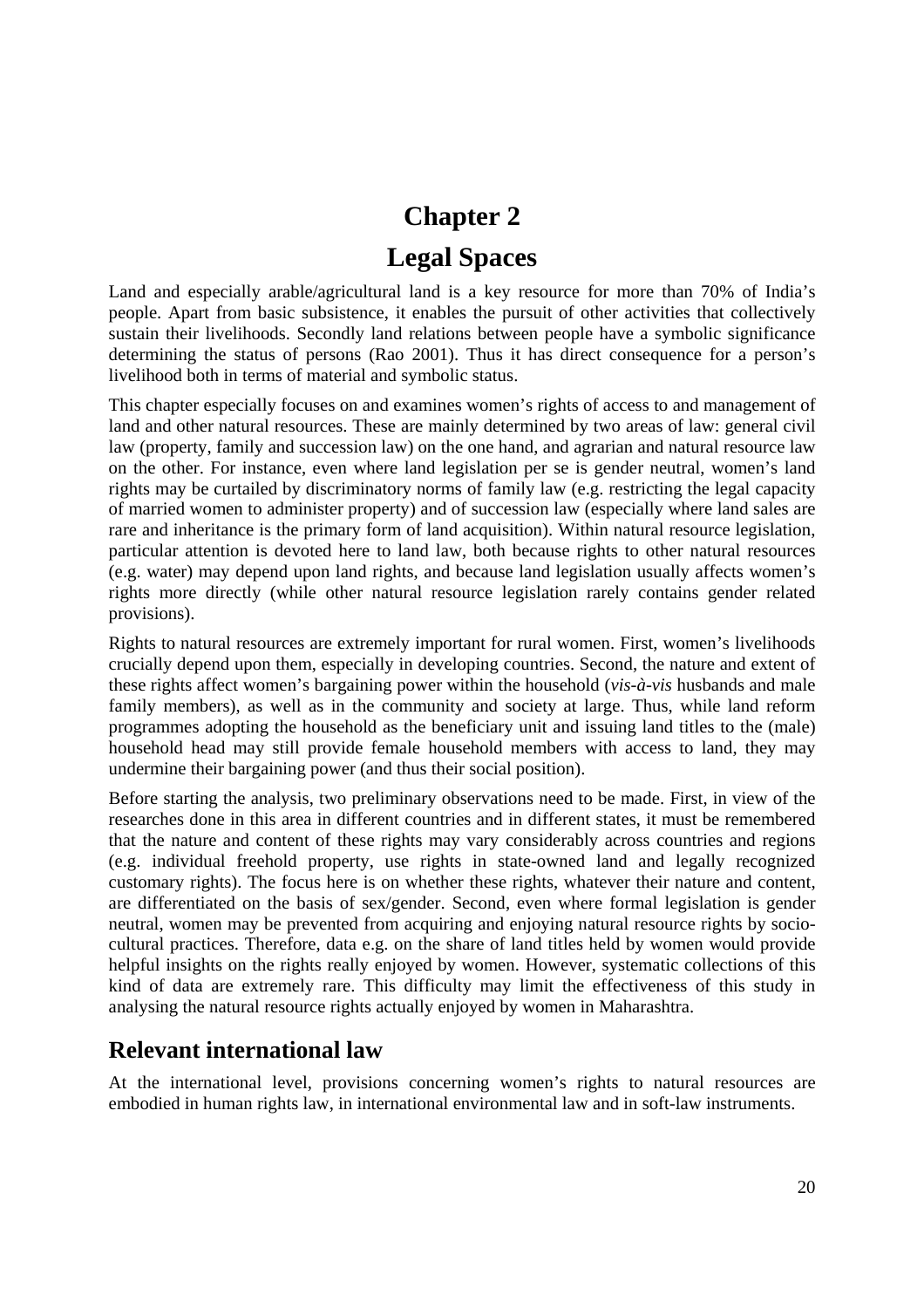Under international human rights law, women have a right to own and administer property without discrimination (UDHR; arts. 2 and 17, CEDAW, art. 15), and to an "equal treatment in land and agrarian reform" (CEDAW, art.  $14(2)(g)$ ). Within the family, both spouses have equal rights in the "ownership, acquisition, management, administration, enjoyment and disposition of property" (CEDAW, art. 16). Women's water rights are protected by article 14(2)(h) of the CEDAW (right to adequate living conditions, including in relation to water supply); rights to potable water are also linked to the right to adequate food recognized, without discrimination, in article 25 of the UDHR and article 11 of the ICESCR.

Soft-law instruments have been adopted by the human rights bodies of the United Nations. For instance, Resolution 15 (1998) of the Sub-Commission on the Promotion and Protection of Human Rights (entitled "Women and the Right to Land, Property and Adequate Housing") stated that discrimination against women with respect to acquiring and securing land constitutes a violation of human rights law, and urged governments to amend and/or repeal discriminatory laws and policies and to encourage the transformation of discriminatory customs and traditions (paras. 1 and 3).

As for international environmental law, the preamble of the Convention on Biological Diversity recognises women's "vital role" in the conservation and sustainable use of biodiversity, and affirms the "need" for their participation in policies concerning these issues (para. 13). Genderspecific provisions are also embodied in the 1994 Convention to Combat Desertification, which provides for the facilitation of women's participation in efforts to combat desertification at all levels, and specifically for their effective participation in national action programmes and as an instrument for capacity building (arts. 5, 10 and 19). Women's participation in national action programmes is also required by article 8 of the Regional Implementation Annex for Africa. The annexes for Asia, Latin America and the Northern Mediterranean do not specifically mention women, although articles 4 and 5 respectively refer to article 10 of the Convention (which envisages women's participation in national action programmes).

Among Rio soft-law instruments, principle 20 of the Rio Declaration states that "women have a vital role in environmental management and development" and that "their full participation is therefore essential to achieve sustainable development". The Non-Legally Binding Authoritative Statement of Principles on Forests calls for women's participation in the planning, development and implementation of national forest policies and in the management, conservation and sustainable development of forests (principles 2(d) and 5(b)). Moreover, Chapter 24 of Agenda 21 is specifically devoted to gender.

Women's rights to natural resources have also been addressed in soft-law documents adopted by other international conferences. The Beijing Platform for Action envisages legislative and administrative reforms to ensure gender equality in access to natural resources, including inheritance and ownership rights (para. 61(b)). Similarly, the World Food Summit Plan of Action affirms the objective of ensuring gender equality and women empowerment (objective 1.3) and envisages measures to enhance women's access to natural resources (para. 16)

## **Indian women's struggle for legal rights**

It is generally said that Indian women had it easy when it came to 'universal franchise'. Like in many other advanced and western societies, in India women didn't have to fight for equal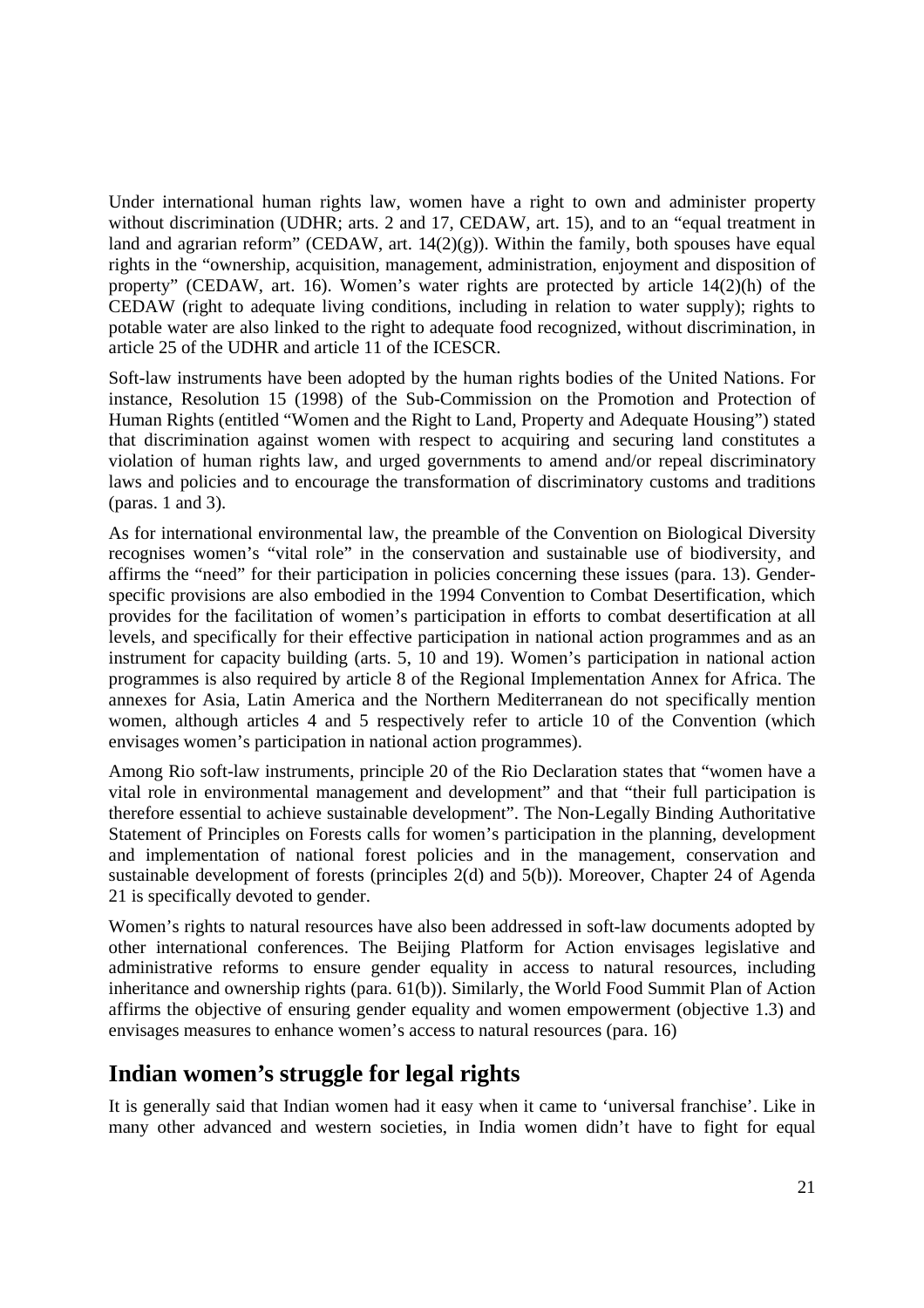political/franchise rights. The founding fathers of the Indian constitution were qualified as liberal and as possessing enough far sight to consider women as equal to men and therefore granting them rights at par with the men. Even today the judiciary does not stop from re-calling the liberal and gender neutral stand of the constitution. For instance as one of the judges notes: "Indian Constitution has a substantially elaborate framework to ensure equality amongst its citizens. It not only guarantees equality to all persons, under Article 14 as a fundamental right, but also expands on this in the subsequent Articles, to make room for affirmative action and positive discrimination." Through the provisions of such acts the claims of all the vulnerable groups (women, children, older persons, and backward classes) are seen as justified however the fact still remains that these rights are continuously denied in practice.

However one is puzzled that if women were seen as independent individuals who called for separate rights why were they not treated as same in their capacity as members of the family unit. It is hard to reckon with when women are allowed to function and assert their rights and claims at the macro level of the nation why at the level of family and community must their rights be limited. Or is it that while women could lead their struggles at the national level and and *allowed* assertion of broader rights and claims, at the micro-level they had to lead their own struggles. And yet women have always been part of struggles- be it at the national level for the country's freedom or at the state and even more deeper grass root level, both for their own as well as for other citizens' rights. And yet historical stock-taking shows after so many years of independence, the vulnerable sections of the country though endowed with ornamental political rights continued to be denied access to those economic rights that would challenge the hegemony of the stakeholders; rights that would alter the resource distribution and management remained therefore intact in the hands of those who had controlled it earlier. And even though acts and provisions were enacted to change the situation, in reality and on the ground, not much changed. Similarly the fate of our women also remained largely unchanged. In this chapter we therefore begin by looking at the legal changes that were initiated and brought about and have been amended for women to justify their status as equal citizens of the state. And so we begin by asking the question how has the question and issue of land rights been appropriated for and by the women?

Land can devolve on women either by inheritance which is normally governed by personal laws or through the instrumentality of the state through conscious policies of tenancy land reform and/ or distribution of land. As far as agricultural land is concerned since the Government of India act 1935 women's inheritance rights in agricultural land have depended on provincial legislation. Subsequently after independence different states have enacted their own laws governing tenancy and land reform. Consequently there is often a variation between the manner in which land held under tenancy devolves and the prescription under personal laws. The variations are often an *indicator* of the social reality in each state.

There has since independence been a dichotomy between recognition of women's rights over property and women's rights to land as a productive resource. The emphasis on the former aspect has generally emanated from reports, plans and documents focusing on the reforms. The committee on the status of women in India 1974 was perhaps the first document that examined the position of women in the various personal laws but also stated that "no substantial improvement in the condition of women agricultural workers is possible without effective steps to redistribute land." The committee also pointed out the futility of dealing with the problem of rural poverty without dealing with the issue of land reforms.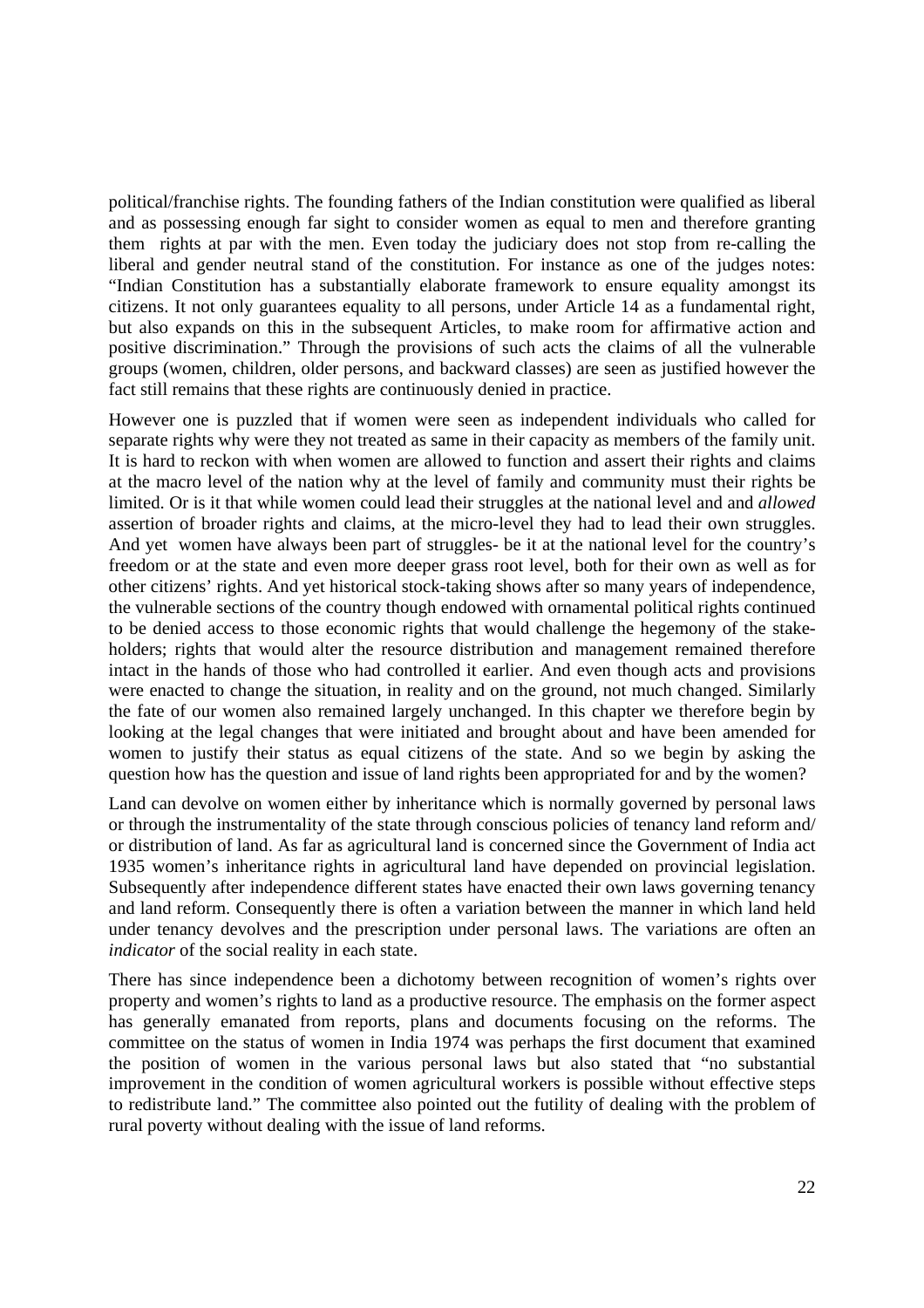The findings, analysis and recommendations of the national perspective plan for women (1988- 2000) were a catalyst and turning point in the public discourse on women and land. It indicated the crucial question in the field of land reforms is how rural poor women should get land and have access to land. Considering that implementation of land reform measures leaves much to be desired there is an urgent need for people's participation more specifically of the women by promoting their group organizations and through panchayati raj institutions. It also specifically introduced the discourse of women's empowerment relating mainly to their access to the means of production and control over their fruits of labor .

Now our research is limited to the state of Maharashtra. It is designed to evaluate the legal spaces made available and used by women in the state to make claims on land and other immovable property. For this purpose we look at both the central and state level legislations pertaining to all groups of women like, Hindu, Muslim, Parsis, Christians and tribal which affects the women in the state. Since large number of customary codes and personal laws govern many of them they have also been examined (wherever access has been had of the same) for the purpose. However, this has not been easy and there have been limitations on our part due to the time constraint and given the fact that along with many other personal rights, in the matter of property rights too the Indian women are highly divided within themselves. Home to diverse religions, till date, India has failed to bring in a uniform civil code. Therefore every religious community continues to be governed by its respective personal laws in several matters – property rights are one of them. In fact even within the different religious groups, there are sub-groups and local customs and norms with their respective property rights. Thus Hindus, Sikhs, Buddhists and Jains are governed by one code of property rights codified only as recently as the year1956, while Christians are governed by another code and the Muslims have not codified their property rights, neither the Shias nor the Sunnis. Also, the tribal women of various religions and states continue to be governed for their property rights by the customs and norms of their tribes. To complicate it further, under the Indian Constitution, both the central and the state governments are competent to enact laws on matters of succession and hence the states can, and some have, enacted their own variations of property laws within each personal law. There is therefore no single body of property rights of Indian women. The property rights of the Indian woman get determined depending on which religion and religious school she follows, if she is married or unmarried, which part of the country she comes from, if she is a tribal or non-tribal and so on and at most of the times theer are huge overlapping of these categories..

Therefore laws governing the inheritance of landed property form a collage across the legal map of India. On the other hand the women's movement in the early decades of the  $20<sup>th</sup>$  century saw an intensification of pressure for changes in women's legal status from a number of quarters, especially women's organizations and progressive male reformers. By 1930 several women's organizations had been founded most notably the Women's Indian Association, the All India Women's conference and the National council for women in India. These organizations then, as their new avatars in the contemporary times, work for the social reform legislations, especially on women's rights to divorce, inherit property etc. however the land or property rights as an exclusive area for reform activities and campaign could never be institutionlised by these groups, so as to act as pressure groups on policy makers and change the existing scenario. Even when changes are made how limited are they can be ascertained as we look at the Hindu Succession Act (HSA) below.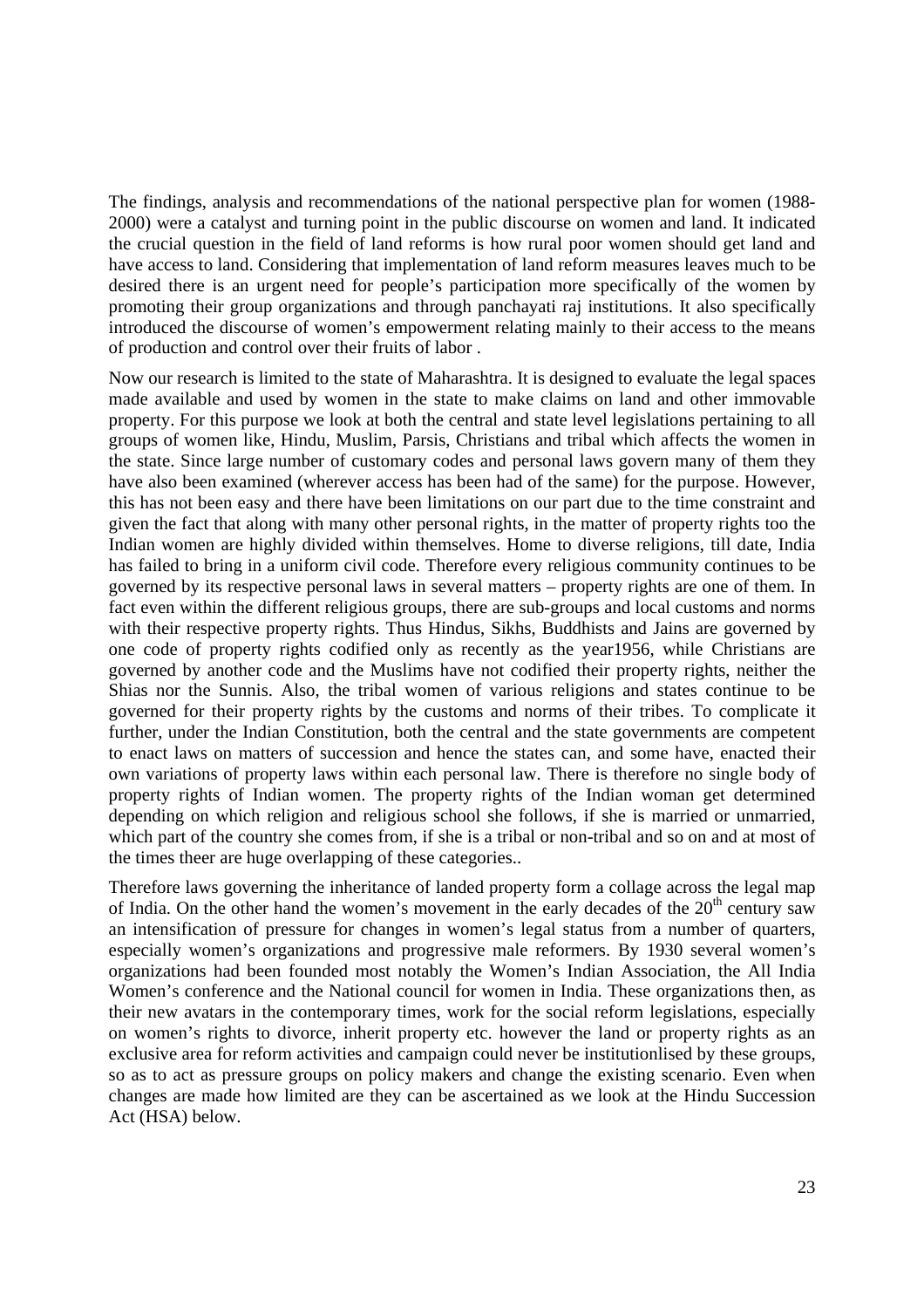## **The Hindu Succession (Amendment) Act 1994 (HSA) and other land legislations**

The HSA was the outcome of the controversial Hindu Code Bill. The historical narrative of which stands canonized both in institutional forum and the popular memory. It was as if Dr. Ambedkar had not challenged the Indian ruling classes enough that he now proposed a Hindu Code Bill, which would sanction those claims for an Indian woman which she was not even seen as to desire: her right to divorce, her absolute right in the family property, and so on. At that time, however it was the Hindu widow who was at the centre of much of this Act. A teleological analysis would tell us that way back in 1937 the Women's Rights to Property act of 1937 sought to give the Hindu widow, who had previously been excluded from inheritance through such heirs as the son, agnatic grandson and agnatic great grandson of her husband, and thereby from all rights to intestate succession equal to a son's share in separate property among the Mitakshara system, and to all property under the Dayabhaga system. Cut to our times the act now claims to address all categories of women- the widow, the mother, the sister and mainly the daughter. The act now says that, in a joint Hindu family the daughter of a coparcener shall by birth become a coparcener in her own right in the same manner as the son and have same rights on the property if she had been a son, inclusive of the right to claim by survivorship; and shall be subject to the same liabilities and disabilities. The amendment is based on the 174th Report of the Law Commission and largely motivated to address and finally give Hindu women equal rights in the Mitakshara Joint Family Property. However, inspite of the noble desires, much remains to be done as we shall see below that the sections which have been newly inserted and those old ones which still continue to go against the noble concerns of the policy-makers and allow gender bias as previously seen if not more draconian given it is an amendment of a liberal democratic country of the 21st century.

In the case of Maharashtra, it is the Mitakshara system/code of inheritance that prevails. Way before a central bill of amendment was drafted the state of Maharashtra had already come out with a similar bill whereby it sought to balance the injustice meted out to women in the form of the existing HSA. The state amendment was brought about in 1994. In the central bill much of the same has been incorporated and even the final act is largely similar to the state's projections on the same. This was brought about in 2005. Since we now have a central amendment which is largely based on the state bill the formers' contributions and shortcomings can be seen to be that also of the state bill which now stands to be an act.

In the amendment cleared by the Union Cabinet we see that the legislators had proposed and have now made the daughter also a coparcener in the Joint Family Property. As mentioned earlier the same has been proposed and passed previously by some states like Karnataka, Andhra Pradesh, Maharashtra and Tamilnadu - previously, where the daughter was recognized as a member (coparcener) of the joint family while other states like Kerela have completely abolished the joint family system.

The other Amendment, which was cleared by the Cabinet, was to abolish Section- 23 of the Hindu Succession Act 1956. This provision denies a married daughter the right to residence in an inherited parental home unless she is widowed, deserted or separated from her husband. The section further denies the daughter, who has inherited a house along with a male member of a family from asking for her share of the property if any member of the family resides in the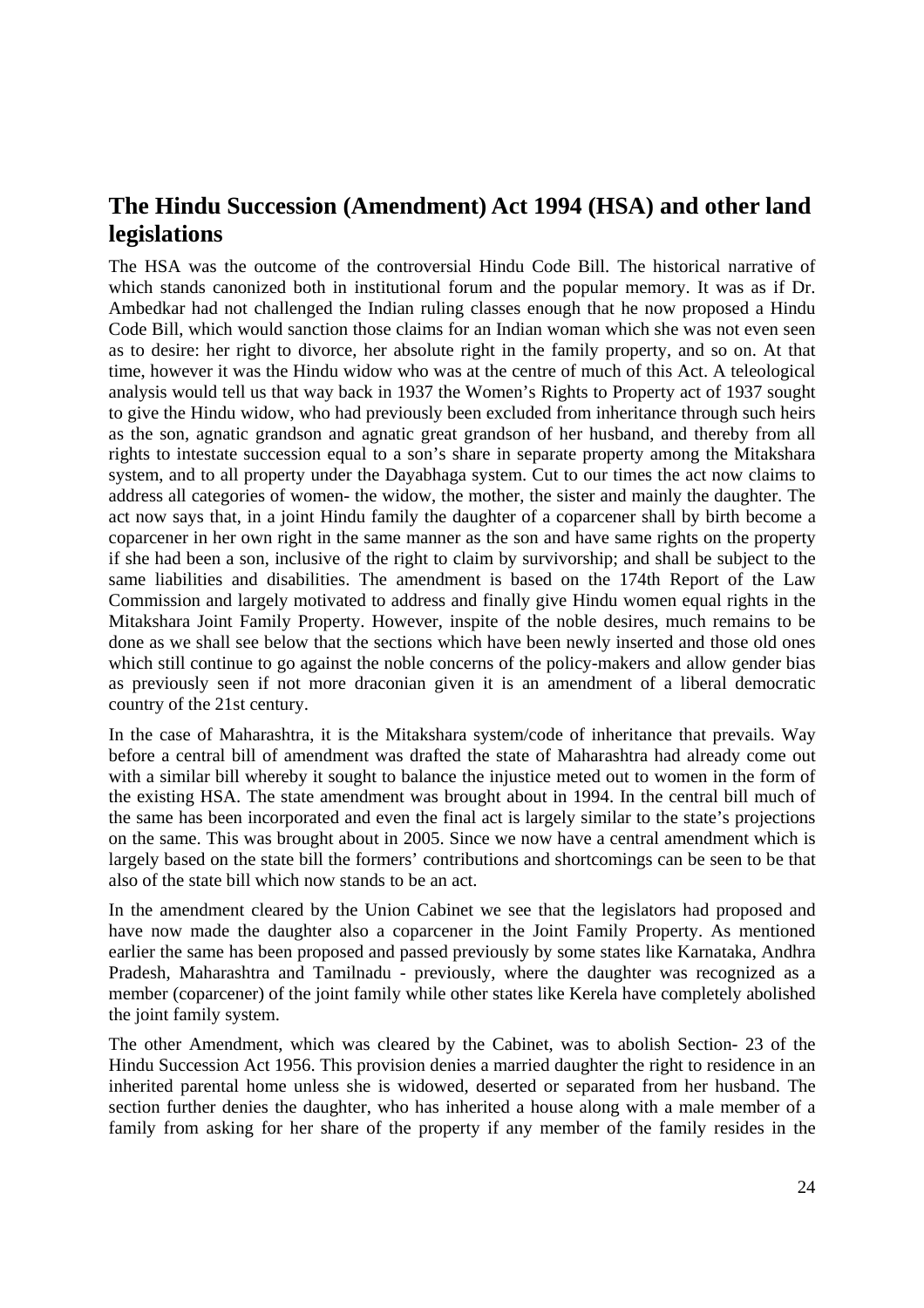inherited house, until the male heirs also agreed. However, no such restriction has been placed by the Section 23 on a male heir. Therefore by deleting this section from the amended HSA the daughter is now allowed to reside in her paternal household and can also initiate separation of property without a male veto.

Well though on the face of it, it is a much needed positive action, one wonders that when the proposed amendment(s) is only applicable to those women who are not married at the date of the amendment, can it be called positive at all? As it leaves out a large number of women outside its purview—those married before the act. Such a distinction is devoid of any rationale, leave alone legal and is seen largely as an arbitrary distinction. For our purpose it must be noted that this provision is one of those which have been directly incorporated from the Maharashtra bill and is said to be made on the presumption that women, who are married have already received their share of property in the form of dowry or gifts at the time of their marriage. Now right on the face of it such a basis for disallowing married women form the purview of amended provision has two basic shortcomings. One, it may not be that all women have received substantial dowry which would make their claim in the natal property an outrageous one. Secondly, even if they have received gifts and dowry at the time of their marriage, is it not by default making dowry seeking and giving a necessity, because then what else can women lay their claims on? In the face of gender atrocities this is the least one would want, sanctioning of dowries. Women groups on the other hand also argue that the amount of dowry received can hardly be equated to equal rights in property and in reality this is a devise to restrict the number of women, who inherit and to maintain status quo as far as possible.

Further, section 30 of the Hindu Succession Act allows any Hindu to dispose off his property including his share in the Joint Family Property by will. Again this will and has in fact allowed many a women to be disinherited of their share in the joint property easily. Though before the amendment was enacted women's group repeatedly pointed towards limiting the right to will so that it is not unjustly used against women. But the law-makers chose to ignore and kept it enact, claiming that women too had absolute freedom to make wills—well that when her share in the property is both marginal and the several lacunae in law and socio-economic structures together almost make this provision null and void for her! The following is an example.

Section 15 of the Hindu Succession Act which specifies how the self acquired property of a female Hindu will devolve also contains certain discriminatory provisions. It states that in the absence of class I heirs (sons, daughters & husband) the property of a female Hindu will go to her husband's heirs and only if these heirs are not present then will the property devolve upon her mother and father. However, in the absence of the mother and father, the property will again devolve upon the heirs of the father and only if there are no heirs of father will the property devolve upon the heirs of the mother. Thus at each successive stage the women gets to have a raw deal and must learn to accept and live with a secondary status.

Thus these were the primary amendments that the new HSA has come to be recognized with. Which have been hailed by several groups as progressive and positive. But are they really meant to be so, and even if there are meant to be so far do they achieve the goals which they had set out with? Below we see will take a look at the primary recommendations which the women's group came up with at the time when the draft bill was being prepared. It was believed that such a document shall allow the legislators to come up with more effective set of amendments which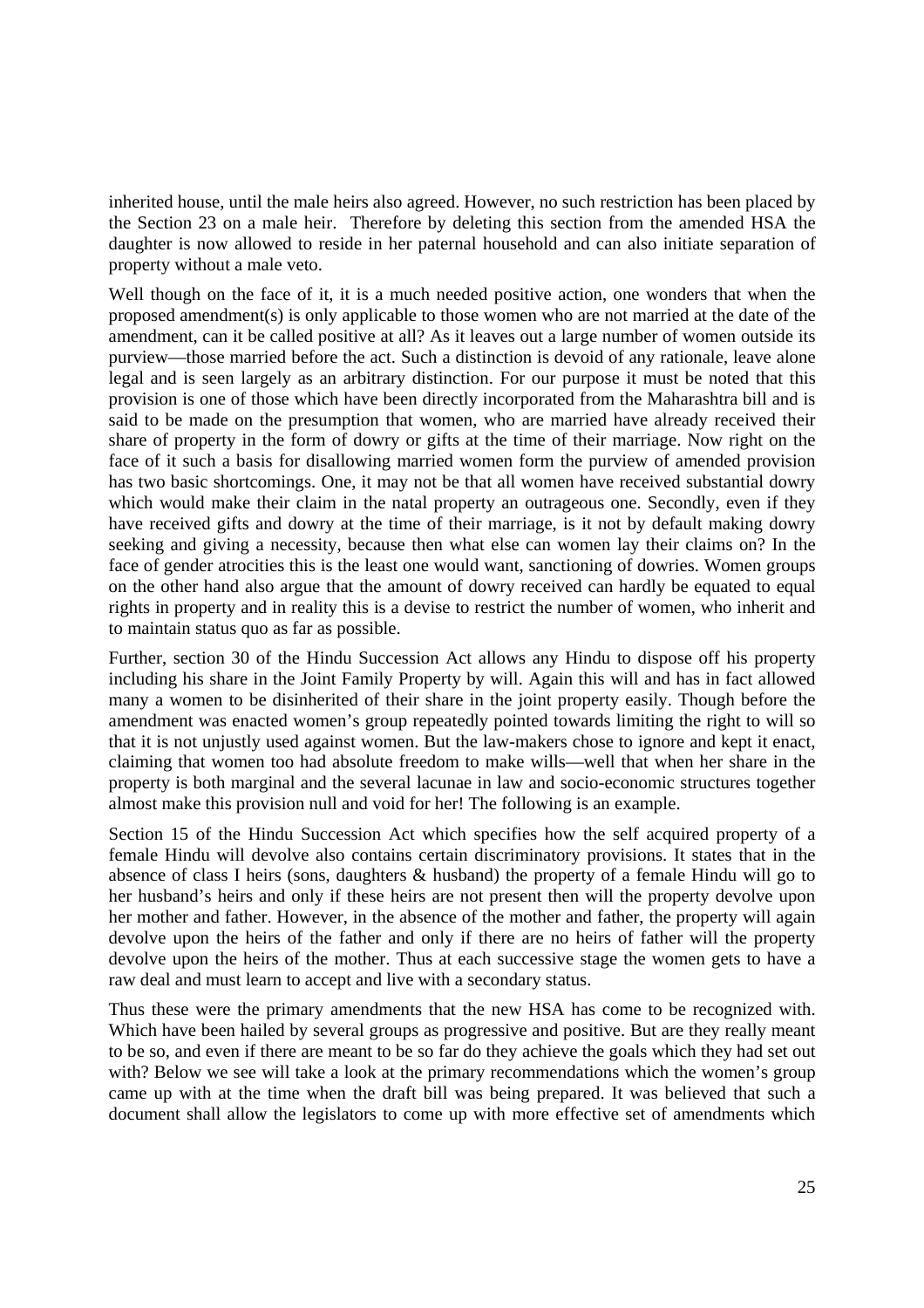will genuinely make a difference to women's property rights and her status within the family and community. The recommendations are as follows:

- 1. All agricultural land be put at par with other property, abolishing the Mitakshara joint family property.
- 2. A sub-clause should be inserted in the amended act by which shall allow one to override any gender discriminatory clauses in state-level tenurial laws currently in place.
- 3. Partially restrict testamentary rights (for e.g. place 1/3rd of the property, which would devolve intestate) while allowing full freedom of will in the rest.
- 4. Rights of widows/spouses should have precedence over children in all Acts ideally, but to start with land which has been allotted by government with single/joint title, or self acquired property, the spouse should be sole heir . This appears to be a more enforceable proposition than suggesting that upon marriage husband and wife should immediately own all property.

These recommendations are interesting pointers to the whole question of women's land rights. Based as they are on experiences of the various groups which have engaged with women at the grassroot the recommendations shows us that the above are the most commonly used methods and ways by which women are disempowered by their own and in their own circles. First by distinguishing between property as agricultural versus non agricultural, movable versus immovable it creates categories on which women can and can not lay claims upon. These distinctions are then justified on the basis of danger of family property being fragmented and what constitutes the core family etc. Thus even if a woman is granted a right upon family property, in her case the family property does not constitute the whole of what is indeed family property but only a few sub-sets therein. Secondly by disallowing her right on agricultural land women have been penalized not once but again and again. Given that large number of male members from agricultural families migrate to urban areas for industrial work; leaving behind women, children and elderly the onus of looking after the land largely falls upon the women. In such a case where a woman has no real claims upon these lands disallows her from taking necessary decisions and many a times becomes a pretext of cheating poor families of their rightful claims.

The second recommendation draws our attention to the many regional variances pertaining to land rights throughout the country and how it has led to women's exclusion from landed property. For instance even in the case of the new amended HSA, limited as it may be, even these small corrections would stand null and void in the face and existence of other regional socio-legal customs and codes and women will continue to be denied their right in landed property. This has been brought to the fore in several studies conducted on women at the grass root levels and that's why women's group have felt that in the absence of a universal code at least such a provision becomes important that nullify regional geographical gender discriminatory codes and customs.

So far much of the property that one has been referring to has been non-agricultural one. In a country where a vast majority of women from the low strata can only possibly make claims to agricultural or farm lands, this category of 'property' becomes essential to reckon with. Therefore if not the, at least one of the most important sections, is Section 4 (2). This section has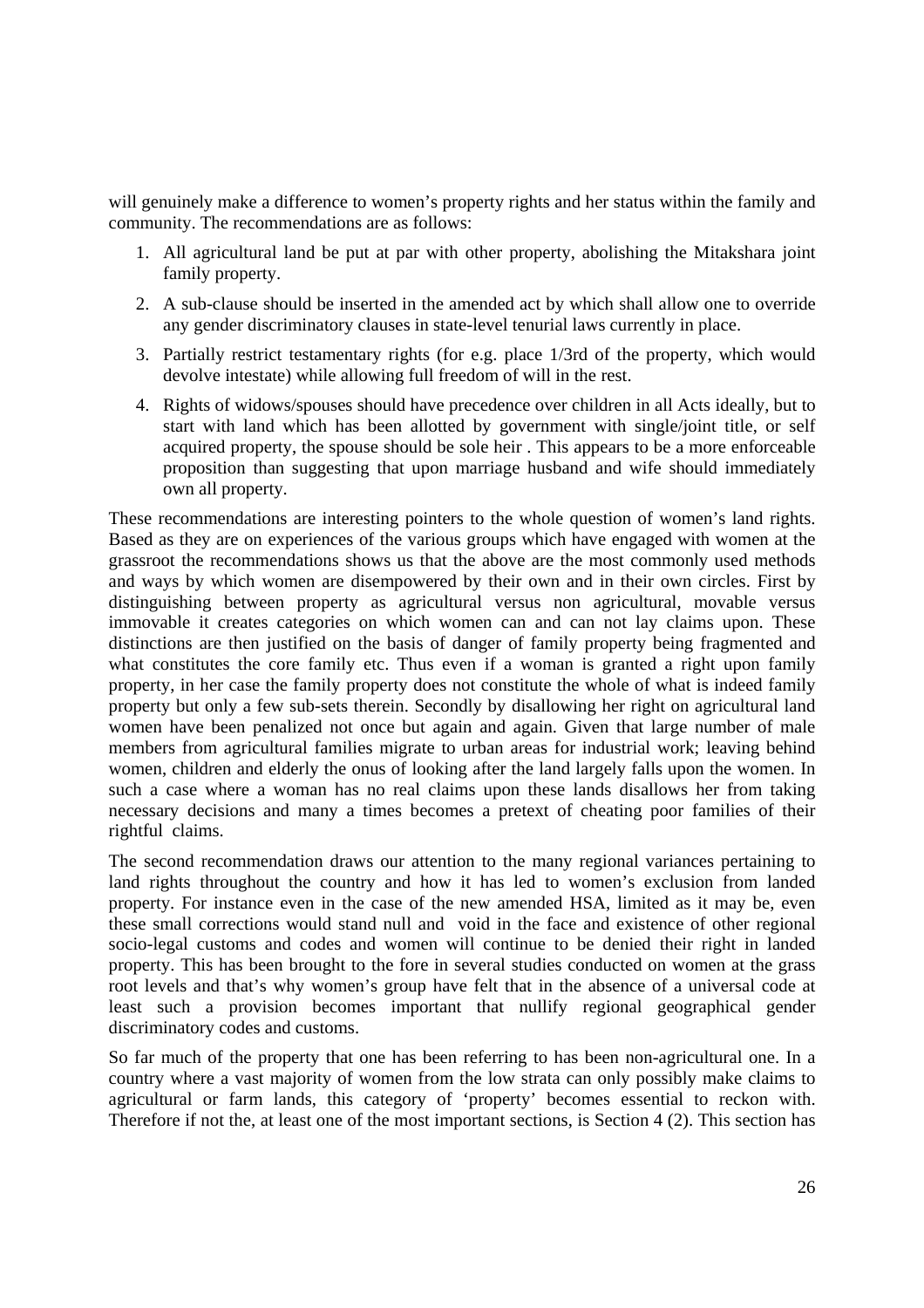been used to deny property rights to women in agricultural land, as Section 4 (2) of the Hindu Succession Act, allows for State legislation to prevail over the Hindu Succession Act. This Section states that the Act shall not apply to laws "providing for the prevention of fragmentation of agricultural holdings or for fixation of ceilings or for the devolution of tenancy rights in respect of such holdings". Judgments under this Section have upheld laws under Section 4 (2) of the Hindu Succession Act and have mostly denied women equal rights in agricultural land. While some courts have held that the Hindu Succession Act will apply to agricultural holding, this can only be in the absence of State laws for the purposes mentioned in Section 4 (2) or if the States laws under Section 4(2) themselves apply the Hindu Succession Act or personal laws to "devolution of tenancy rights". In the case of Maharashtra the relevant section are found in the Maharashtra Land Revenue Code Bill and the Bombay Tenancy and Agricultural Lands Act, 1948. Though the latter has been amended to allow the widow of the owner of the property, which has been lent out to tenants, some safeguards. For instance as per Sec 32(G) of the act the tenet is allowed to take over the property or the owners land , condition to fulfilling some pregiven conditions. But if the owner dies and subsequently it is his widow who comes in possession of the property or the property belongs to a widow then the land or the property can not be taken over by the tenet. It is assumed here that a property in her possession without the fear of claims from another would act as a shield against financial threats. However, it must be noted that in case the widow wishes to dispose or sell off the property there are limitations towards it, seriously going against the view of absolute claims over ones property. It must be noted that earlier women and widows were given only a limited estate over the property of her deceased husband, though now per se this clause stands deleted in such forms, as enlisted right now, in practice it still continues to be present.

The other Act that has implications on women's rights is The Bombay Prevention of Fragmentation and Consolidation of Holdings Act 1947. This act prohibits any fragmentation of land beyond a certain limit which would be determined by stated authorities (see Section 5 of the act). So property shares will have to abide by this act. The social implication of this often for women is that they are forced to write away their share in the property for the welfare of their brothers. Often they are not even compensated in cash terms for the share that they lose out on.

And lastly the right to will is the final and the most powerful weapon for those who want to keep women out of family property and keep them deprived of land and property. It is that weapon which can be used when all others weapons and tactics fail to do the above.

We see that none of these recommendations were incorporated in the amended HSA. Neither was their open dialogue whereby each group, the legislators and the women's group were given a opportunity to dialogue and reason out the insertions and deletions. When so called empowered women are denied their right to participate as active citizens what can one expect in the silent backwaters/lands of rural India. Will these women ever be heard?

## **Muslim women's rights**

This is largely the scene of Hindu women and her right or delimits to the exercise of her land rights. We now proceed to take a look at how land rights are attributed to Muslim women in the state. Indian Muslims broadly belong to two schools of thought in Islamic Law: the Sunnite and the Shiite. Under the Sunnite School (which is the majority and therefore largely practiced) there are four sub categories;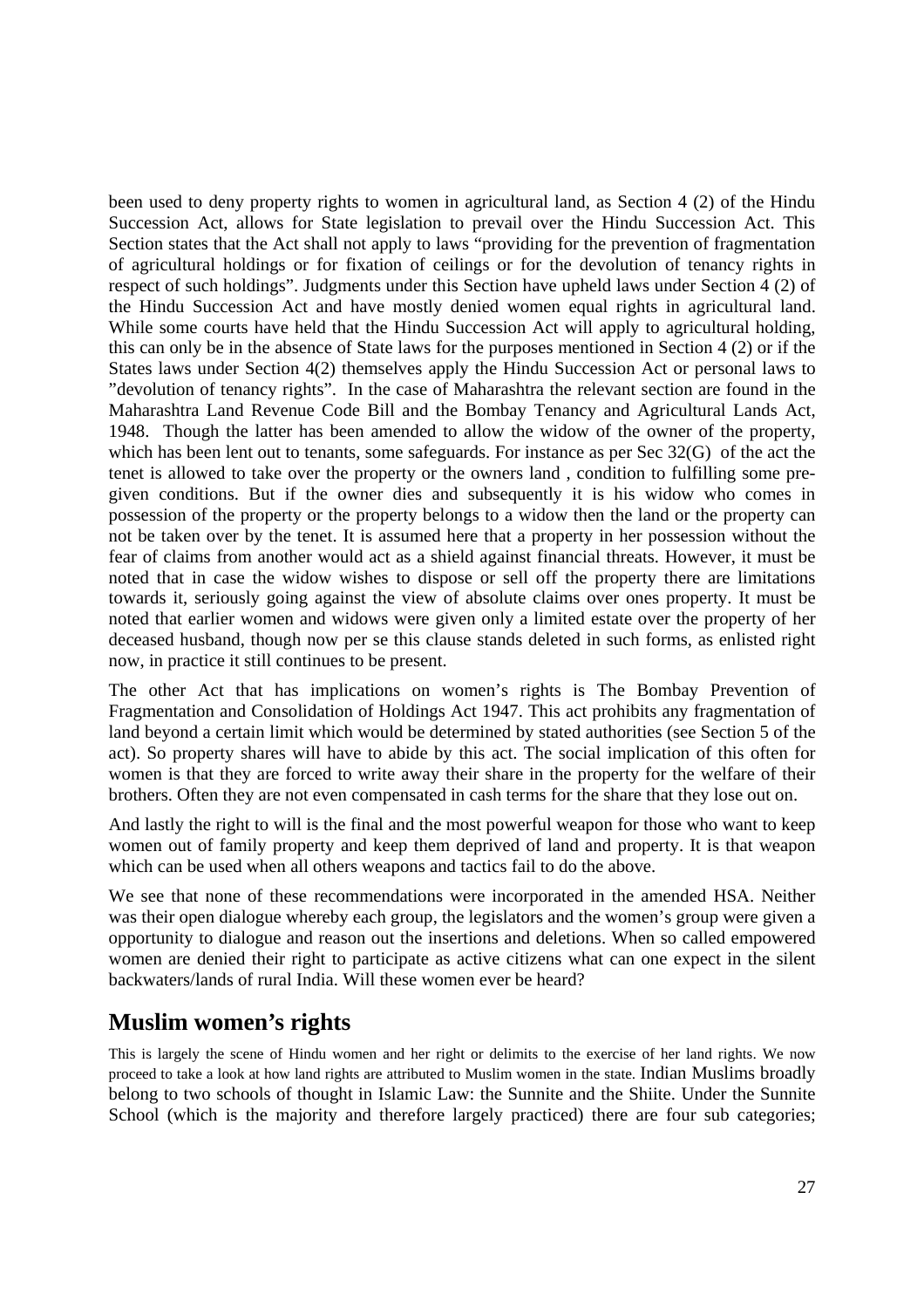Hanafis, Shafis, Malikis and Hanbalis. The vast majority of Muslims in India are Hanafis. The Shiites are divided into a large number of sub schools, the two most important of which, in the case of India, are Ismailis and the Ithna Asharis, but they form a smaller section of the Indian Muslim population than those of the Sunni sect. Till 1937 Muslims in India were governed by customary law which was highly unjust. After the Shariat Act of 1937 Muslims in India came to be governed in their personal matters, including property rights, by Muslim personal law as it "restored" *personal law in preference to custom*. However this did not mean either "reform" or "codification" of Muslim law and till date both these have been resisted by the patriarchal forces in the name of religion (Pandey 2003).

Broadly the Islamic inheritance is based on three key features, which are in contrast to the Hindu inheritance codes:

- 1. The Koran gives specific shares to certain individuals
- 2. The residue goes to the agnatic heirs and failing them to uterine heirs and
- 3. Bequests are limited to one-third of the estate, i.e., maximum one-third share in the property can be willed away by the owner.

That is, unlike under the HSA certain groups or sub-groups (which in practice generally constitute of women) can not be arbitrarily excluded nor the same can be done through the provision of the absolute right to *will.*

The main principles of Islamic inheritance law which mark an advance vis-à-vis the pre-Islamic law of inheritance, which have significant bearing on the property rights of women, are:

- 1. The husband or wife was made an heir
- 2. Females and cognates were made competent to inherit
- 3. Parents and ascendants were given the right to inherit even when there were male descendants and
- 4. As a general rule, a female was given one half the share of a male.

The newly created heirs were mostly females; but where a female is equal to the customary heir in proximity to the deceased, the Islamic law gives her half the share of a male. For example, if a daughter co-exists with the son, or a sister with a brother, the female gets one share and the male two shares.

The following 12 heirs constitute Class I heirs (Koranic Heirs):

(a) Heirs by Affinity - Husband and Wife

(b) Blood Relations - Father, True Grandfather (howsoever high), Mother, True Grandmother (howsoever high), Daughter, Son's Daughter (howsoever low), Full sister, consanguine sister, uterine brother, and uterine sister. Therefore while qualitatively women find larger representation under the Muslim law in terms of concrete and quantitative shareholding they are discriminated against their male counterparts.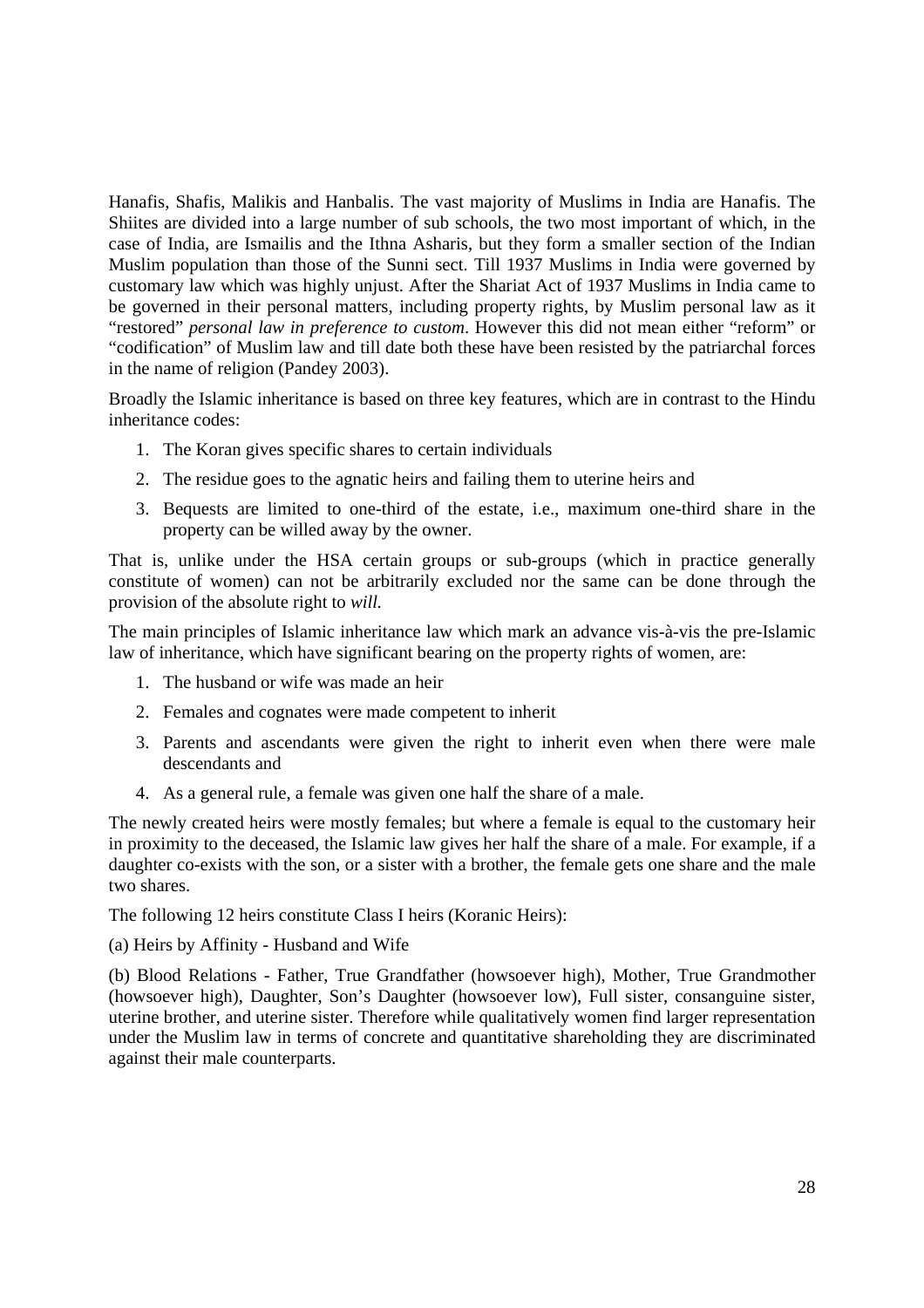### **Property rights through marriage**

The Supreme Court of India has laid down, that the *mahr* (dower) ranks as a debt and the widow is entitled, along with the other creditors of her deceased husband, to have it satisfied out of his estate. That is, through her right, she is not entitled to a charge on the husband's property unless there be an agreement. The Supreme Court has laid down that the widow has no priority over other creditors, but that mahr as debt has priority over the other heir's claims. This right is known as the widow's right of retention.

#### **Will**

There is a provision against destitution of the family members in the Islamic law in that it is clearly provided that a Muslim cannot bequeath more than one third of his property. However if he registers his existing marriage under the provisions of the Special Marriage Act, 1954 he has all the powers of a testator under the Indian Succession Act, 1925.

### **Christians and Parsi women**

The laws of succession for Christians and Parsis are laid down in the Indian Succession Act, 1925 (ISA). Sections 31 to 49 deal with Christian Succession and Sections 50 to 56 deals with Succession for Parsis (Pandey 2003; Singh). Prima facie the property rights of the Parsis are quite gender just. Basically, a Parsi widow and all her children, both sons and daughters, irrespective of their marital status, get equal shares in the property of the intestate while each parent, both father and mother, get half of the share of each child. However, on a closer look there are inherent discriminations: for example, a widow of a predeceased son who died issueless gets no share at all. The Indian Christian widow's right is not an exclusive right and gets curtailed as the other heirs step in. Only if the intestate has left none who are of kindred to him, the whole of his property would belong to his widow. Where the intestate has left a widow and any lineal descendants, one third of his property devolves to his widow and the remaining two thirds go to his lineal descendants. If he has left no lineal descendents but has left persons who are kindred to him, one half of his property devolves to his widow and the remaining half goes to those who are of kindred to him. Another anomaly is a peculiar feature that the widow of a predeceased son gets no share, but the children whether born or in the womb at the time of the death would be entitled to equal shares. Again we see women are made dependent on the rest of the family and her children.

Now if one were to make a quick evaluation of the above laws and customs what would one notice, which makes the case of women and land rights unique? Almost, if not all of the above, talk of women's right to property and land in the condition of inheritance, that is when the 'real' owner dies that too without a will. Thus these rights, as the condition implies, are very limited, as they would apply in such and such condition only. What happens in the lifetime of the real owner surviving, in the lifetime of both the women and the person's whose property she would later lay claims on? What is the scene pertaining to her rights in the absence of death? Is she supposed to wait till the final time comes and then begin to act as a person who could claim property and from then take on subsequent action to use and utilize her resources? This while in her lifetime, given the fast changing scenario under labor migration where women are more and more acting if not sole but as equal bread winners?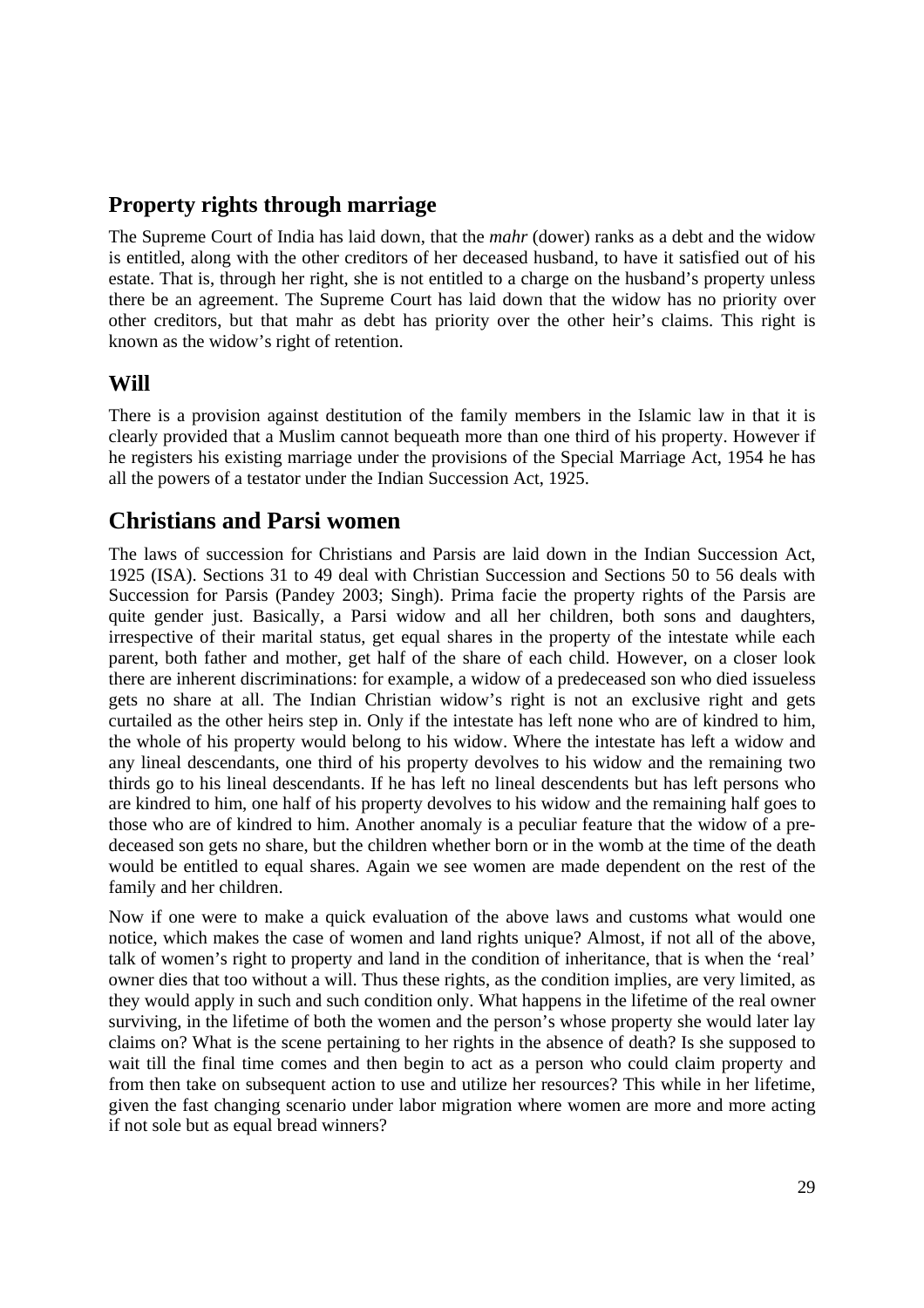## **Tribal (women's) land rights**

Moreover, while we can say so through our examination of the main canons of law in the case of women differentiated by religion and region this still leaves out a vast chunk of women like tribal women who are governed by customary practices and other state laws like the Indian Forest Act etc, which has come to affect their livelihood in a gross way, out of the present purview.

In the history of tribal women's land rights the case of October 1996 is an important one. A mass meeting of adivasi representatives was organized in Ranchi. |It was a protest meeting against a supreme court judgment which where they felt that the supreme court's earlier judgment in the case of determining the right of tribal women's right over the family/community land was an attempt to create divisions in their society by initiating a discussion on individual rights (whether male of female) counter to their claim to community rights. They felt that women had better position, respect and autonomy in adivasi society, than in any other. So the issue of women's rights could not be examined separate from the overall social context. Similar concerns were voiced across the country by the various tribal communities and organizations.

Resources among the tribals are not considered by them as wealth but rather as a means of livelihood. So by demanding rights in parental property not only would bonds of love be broken but lands would pass into the hands of the wealthy, those with resources. So while the adivasi leaders are now willing to consider joint titles in marital property, they continue to oppose the issue of women's rights to inherit land as daughters and sisters. But if land fragmentation and usurpation by wealthy landowners is the prime concern should not division of the same be stopped even when only men are involved, say in the case of brothers. Will they be asked to hold the ancestral property as a joint possession?

In the case of tribal lands the land acquisition act is considered the most important influencing factor and also the most draconian which has been further modified to render it proof against all human interests. Why should there be a bill that permits a state to acquire people's lands when the state has never had a history of providing these people with any benefits.(Das 2001). Through the impositions of this act the government in the name of preserving forest areas moves into tribal lands and acquires their property. The compensation against these lands are minimal and even in that case they remain as promises. The unique workings of the government machinery assures that tribals rarely get to lay claims on it and even when they acquire it it is so cut off from their current area of residence that to make a livelihood out of it is next to impossible.

## **The way forward: overall recommendations**

1. **Need for a political approach to the struggle:** It goes without saying that unless there is a mass mobilisation around this issue and that it is raised as a political issue, it would not be heard in the manner that it needs to be. Recognising that for any political campaign to succeed, support in small ways is essential; NGOs and research agencies do have a role to play. However this role cannot gloss over the role of mass movements. Different women's organisations and other progressive groups need to build on their diversities and build a campaign on resource rights for women. As we have seen in the earlier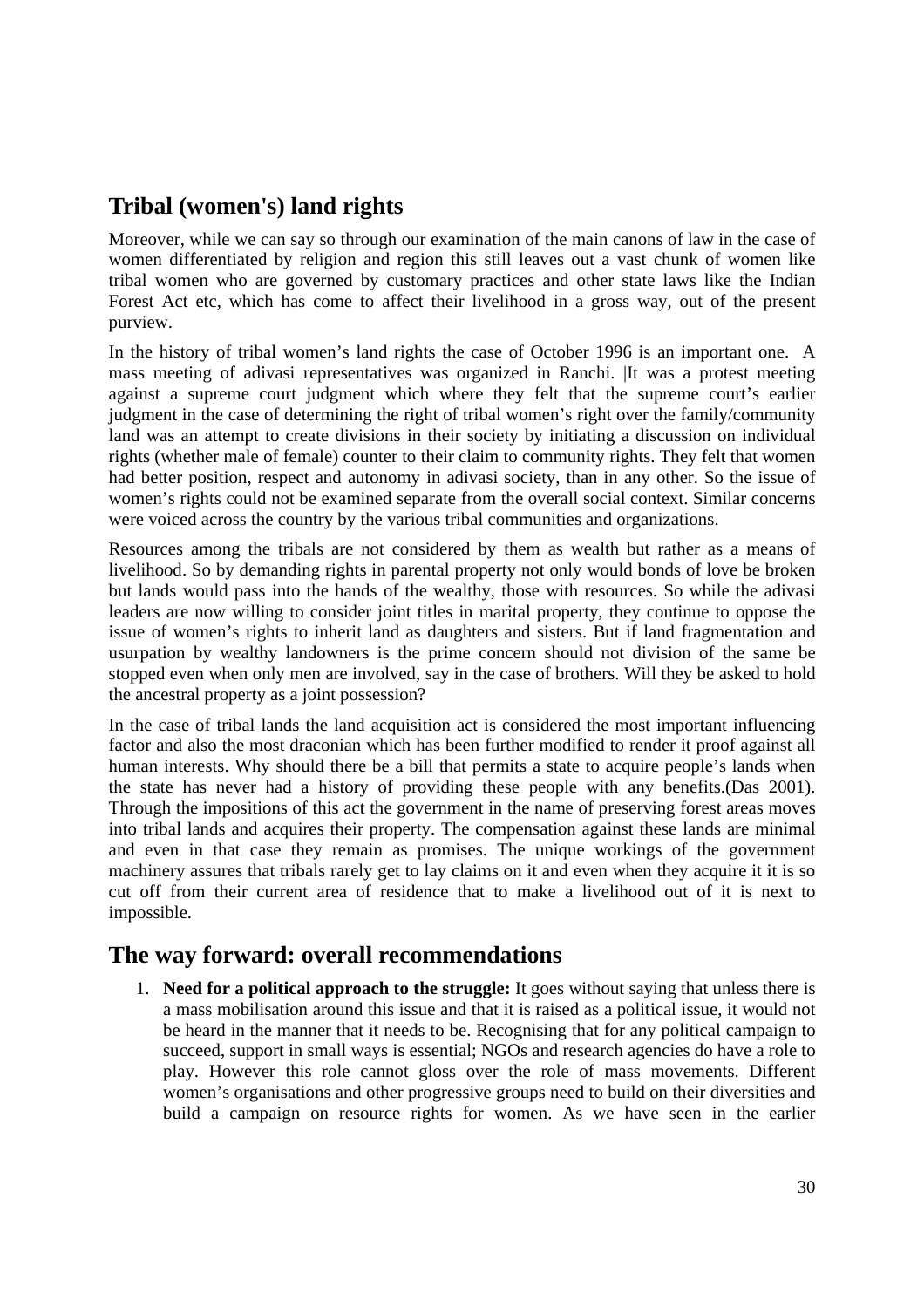discussions, diversity in terms of caste, class, religion and ethnicity needs to be recognised before a strategy could be devised. Here the role of what we have marked out as Sanghatanas becomes critical. Different political parties will have to be forced to bring this topic on their agenda, but for this the mass base will have to be strengthened and awareness around this issue be built. Various organisations such as the research centres, support organisations, counselling centres will have to play a major role to bring in visibility to the question. Here it is important to understand that single cause collectives may not work effectively. There is a need to work through the existing networks that are active in Maharashtra whether they are women and water networks, women and violence or long standing networks such as the Sampark Samiti and also organisations of the diverse groups of women.

- 2. **Need for a grounded action research:** This short desk study only underscores the need for launching a more grounded action research programme. Here we not only need to understand the different dimensions of the problem at the grassroots, but also need a theoretical understanding of the legal aspects of the question. Collaborative efforts between legal organisations and women's rights groups therefore becomes critical. For example, the different laws around natural resources impinge heavily on women;s rights over resources. These will have to be studied thoroughly before proposing a legal recommendation. But this study cannot be isolated from ground realities of how rights play out in the present situations. Hence grounded studies become critical in this respect.
- 3. **Linking the resource development schemes to the campaign:** Using the WUAs or the watershed based programmes and schemes to further the agenda of women's titles. Just like the land ceiling act provided an incentive for men to transfer part of the land in the name of women, large scale resource development schemes should also be identified and studied to see the spaces where such conditionalities could be imposed.
- 4. **From ownership to access and management:** We have looked at the land rights canvas from the national to the state level. We have also seen it specifically in the context of women. Given the larger context of globalization and increasing number of people being deprived of their lands as a result of new industries or land put to non agricultural uses, it becomes important to look at approaches that go beyond making a demand for land alone. We have also seen figures indicating increasing landlessness which is up to 40% at the national level and about 38% at the State level. In this kind of a scenario where land ownership itself is rapidly receding, we need to consider a basket of approaches, which range from land redistribution, improving women's individual rights over land to approaches that centre on rights over other resources such as water and access to land through leasing arrangements for e.g. In the tribal context apart from rights over the forestland, what is important also is the right over the produce. In fishing communities right over water for fishing becomes critical. These are all livelihood resources and improved access to men and women becomes a crucial agenda to pursue. Perhaps a need for a shift from ownership to access and management may be crucial in the given contexts. However, this should not gloss over the issue of redistribution and equity and justice.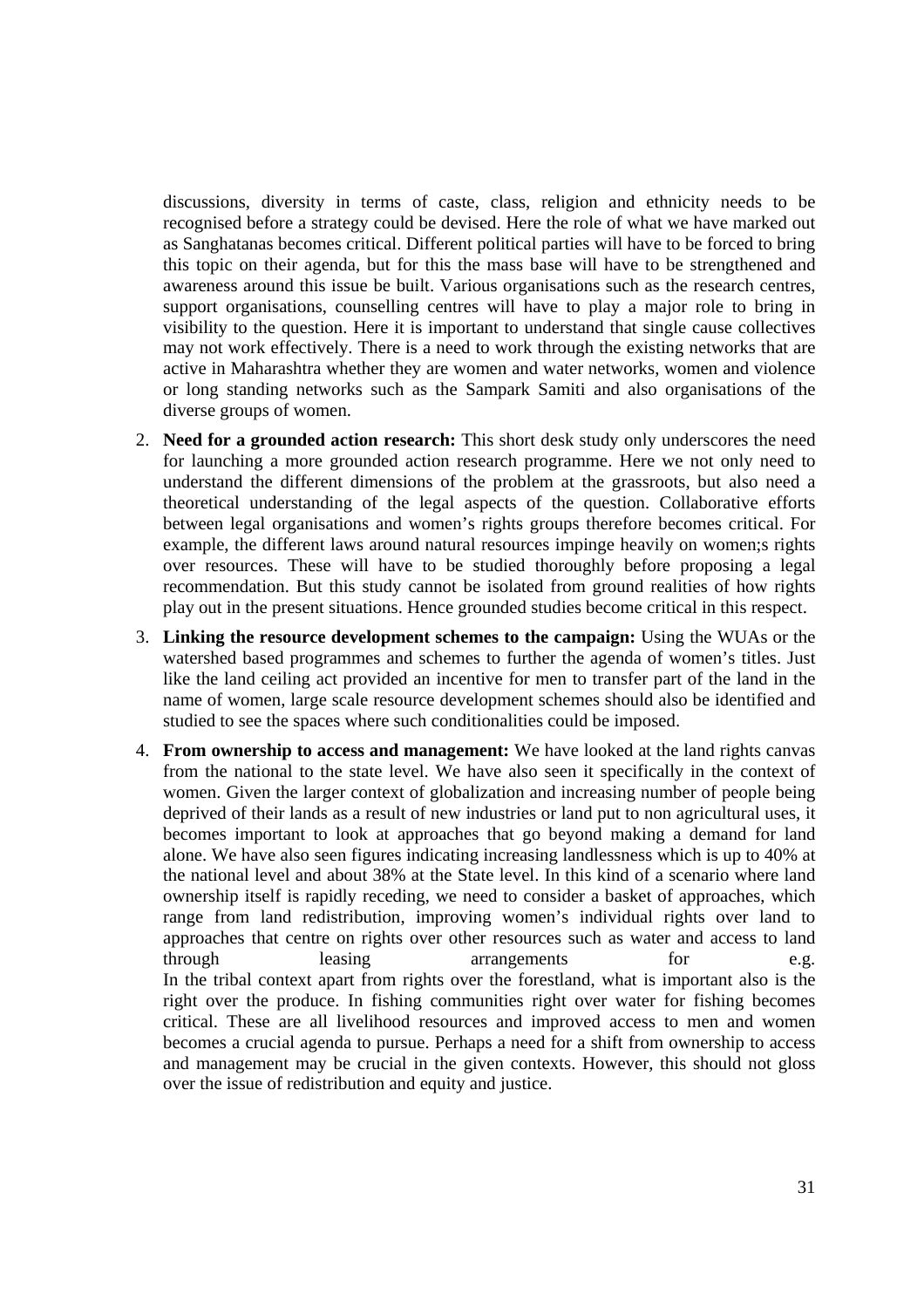5. **Using independent entitlements over water as an entry point**: For long, water has been recognized as an important productive resource, which changes the value of land. However, until recently water rights were seen as crucial only through their association with land rights. However, of late due to some pioneering work done in Maharashtra, independent rights to water have acquired significance. Here the work of *Pani Panchayat* mentioned earlier in the historical review and further developed by *Mukti Sangharsh Chalwal* is very significant. Both these initiatives have shown that access to minimum water irrespective of land holding can expand the livelihood options of a household. Every household had access to water to irrigate upto 2.5 acres of land. *Mukti Sangharsh* movement developed this idea further and made this into an organizing principle. They conducted detailed experiments along with pro-people scientists and developed norms of minimum assured water requirement on a per capita basis. This principle has important implications so far as access to livelihood resources is concerned. Firstly it allows the poor, landless and the women to sell their water right as a last resort option. It opens up avenues for share cropping on better terms for these groups and thirdly and what has been tried in Khudawadi village of Osmanabad, it allows for leasing in land by the landless and the poor either from the common lands or from private land owners. In Khudawadi where a water users association situated at the tail end of a distributary went so far as to resolve that up to 15% of the water they received would be available for the landless and women's groups. One such group that was formed also successfully negotiated a mediumterm produce sharing arrangement with owners of a wasteland tract and has since been able to develop the land and plant trees on it and extract fodder from it. In fact, there are many such arrangements that have emerged, and in the absence of a comprehensive strategy and continuity, have also lapsed. In Tandulwadi, for example, for a couple of years water was provided to women's groups for both raising of nurseries and selling saplings, as well as for small scale vegetable cultivation.